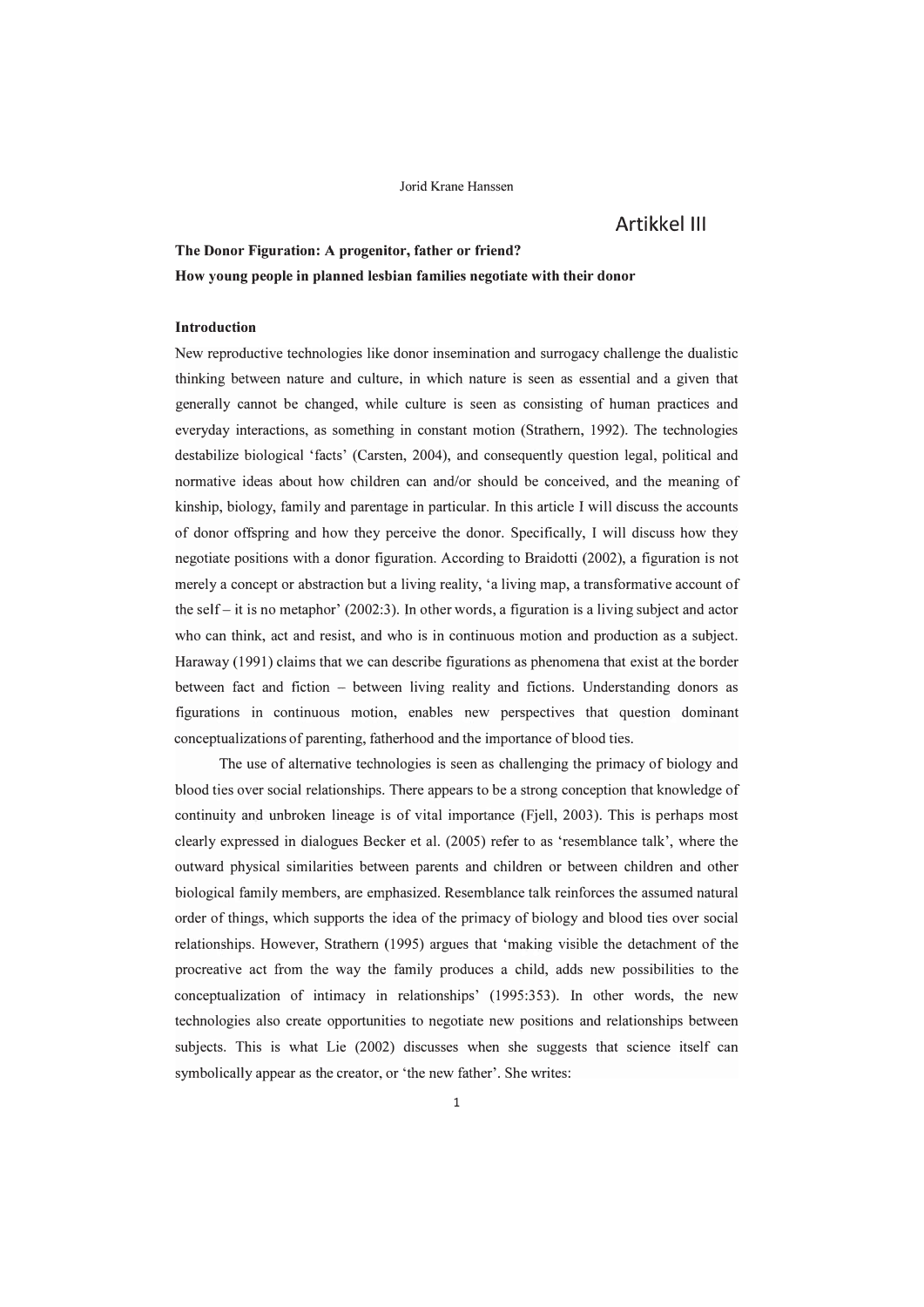... science has extended its influence over the reproduction process, from the periods of pregnancy to birth, to the moment of conception and can symbolically appear as the creator, or the new father (2002:394).

Referring to science as symbolically the 'new father', may be perceived as a failure to see the relational processes that take place between parents and children. However, especially in cases where the donor is an anonymous, abstract figure who is not a living present, it may be argued that science and technology is the agentive actor, rather than the anonymous donor.

Donovan (2000) claims that it is in planned lesbian families that some of the most radical explorations of fatherhood are going on. This raises a number of questions: how important are blood ties for children and young people who are conceived with the use of donor sperm? Which positions can the anonymous and known donor have? For example, is the donor part of the family? Is he a father and/or a parent? Based on a conceptualization of the donor as a figuration in continuous motion (Braidotti, 1994), I discuss different negotiations between the donor and his offspring.

#### **Theoretical background**

Although the new reproductive technologies challenge the dominant perception that emphasizes the importance of blood ties, family and parenthood, they can also retain this primacy. When one of the women in a lesbian couple has her eggs fertilized by the use of donor sperm, a biological bond between the mother and the child is created. This may lead to what Ehrensaft (2008) refers to as 'a genetic asymmetry' in the family, and challenge the mothers in their performance of parenthood (Gabb 2004; Ehrensaft 2008). Likewise, Jones (2005) claims that in general one cannot argue that planned lesbian families challenge heteronormative notions of family and parenthood. For example, some lesbian couples want the donor to look similar to the non-biological mother, so that the child can be seen as having a biological relationship to both mothers (Becker et al., 2005; Jones, 2005; Nordquist, 2010). Franklin et al. (2000) argue that lesbian couples who choose the donor from the perspective of wanting a biological similarity between the donor and the mother(s), are seeking access to the culture's dominant beliefs about the 'natural' family and 'natural' parenthood. Access to donor insemination has provided increasing numbers of lesbian couples with the option of orienting themselves towards what can be described as a heteronormative family constellation, consisting of two parents and children (Spilker, 2007).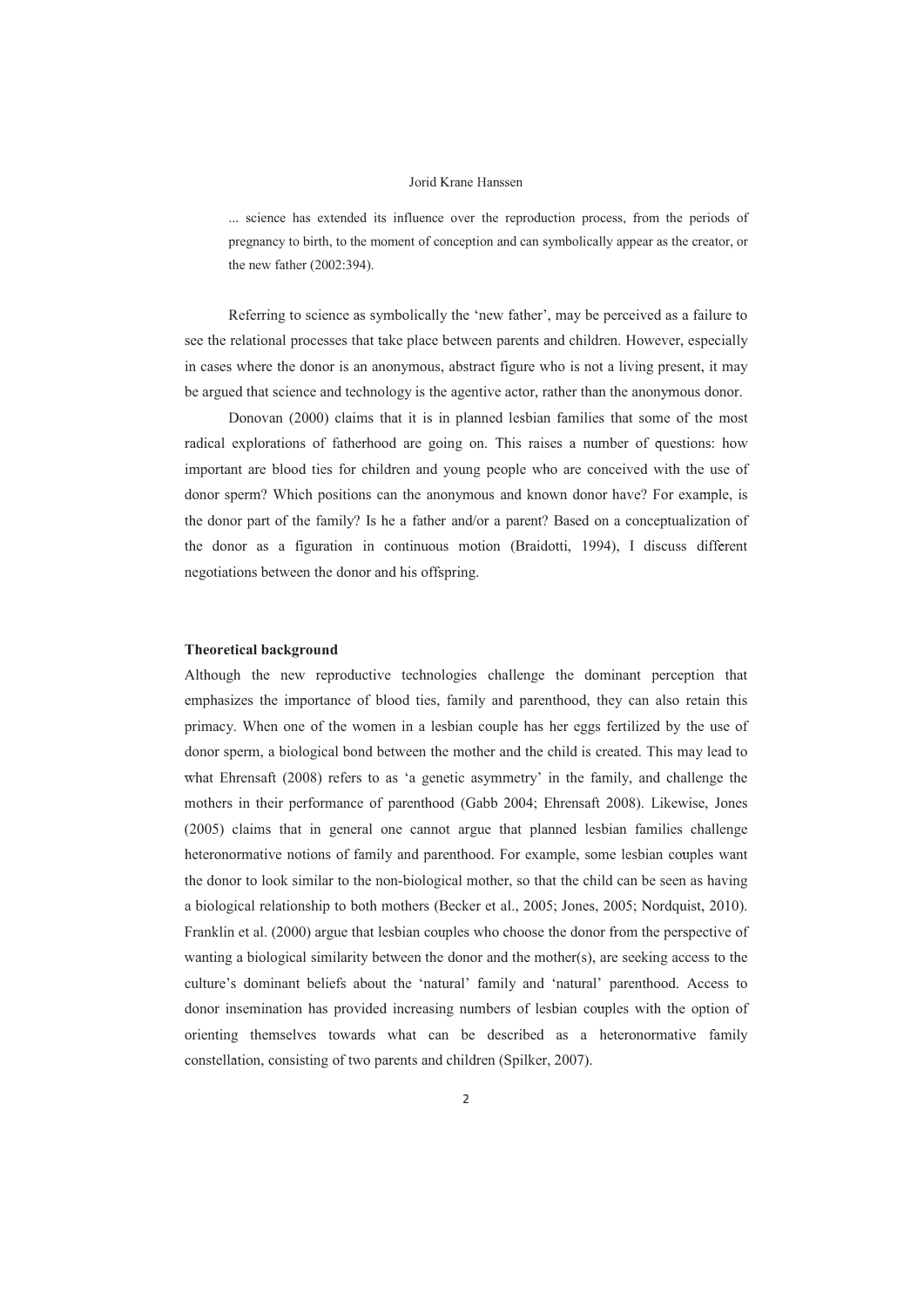Previous studies of children and young people in lesbian families and born into planned lesbian families, are predominantly based in psychology. These studies are also mainly comparative, which means that they in most contexts compare factors such as the psychological well-being, school outcomes, stigmatization and self-esteem of these children as compared to children raised in heterosexual families (see e.g. Bos and Hakvoort, 2007; Brewaeys et al. 1997; Flaks et al., 1995; Gartrell and Bos, 2010; Patterson, 1992; Scheib et al., 2005; Tasker, 2005; Tasker and Golombok, 1995; Tasker and Golombok, 1997; Vanfraussen et al., 2002; van Gelderen et al., 2012; Wainright et al., 2004). The studies that focus on children in lesbian and planned lesbian families generally reach the same conclusions: children who have been raised from birth in lesbian families demonstrate an equally healthy psychological adjustment compared to those who have been raised in heterosexual families. Moreover, they do not generally appear to be vulnerable to peer relationship difficulties (see e.g. Bos and Gartrell, 2010; Chan et al., 1998; Fulcher et al., 2008; Gartrell and Bos, 2010; Golombok et al., 2003; MacCallum and Golombok, 2004; Patterson, 2005; Tasker and Patterson, 2007; Vanfraussen et al., 2002, 2003).

The comparative studies may have contributed to disproving myths and stereotypes about lesbian parents and their children, and thereby strengthened the position of these families. However, the comparative focus and normalizing tone of these studies may also have contributed to strengthening heteronormative and homonegative conceptualizations of gender, sexuality and family, however unintentionally. By more or less 'proving' that children and young people in lesbian and planned lesbian families are as well-functioning as children and young people in heterosexual families, these studies simultaneously convey a message that 'the abnormal' do just as well as 'the normal'. However, it is important to note that the strong position heteronormativity holds in several countries, may have necessitated the comparison of lesbian families to heterosexual families in order to confirm or deny the similarities or differences (Stacey and Biblarz, 2001).

Because many of the studies lack a social science perspective, they only to a limited extent question the adaptations lesbian and planned lesbian families make to dominant, heteronormative conceptualizations of family life, and none of them discuss the donor as a figuration, regardless of whether he is anonymous or known. Additionally, there are only a few studies in which young people who have grown up in lesbian and planned lesbian families are *themselves* given voice.<sup>1</sup> Tasker and Patterson (2007) write that there are few studies in which the young people's own voices are the focus of the analysis. They state that, "most of the collected data derive from parental reports supplemented by the psychometric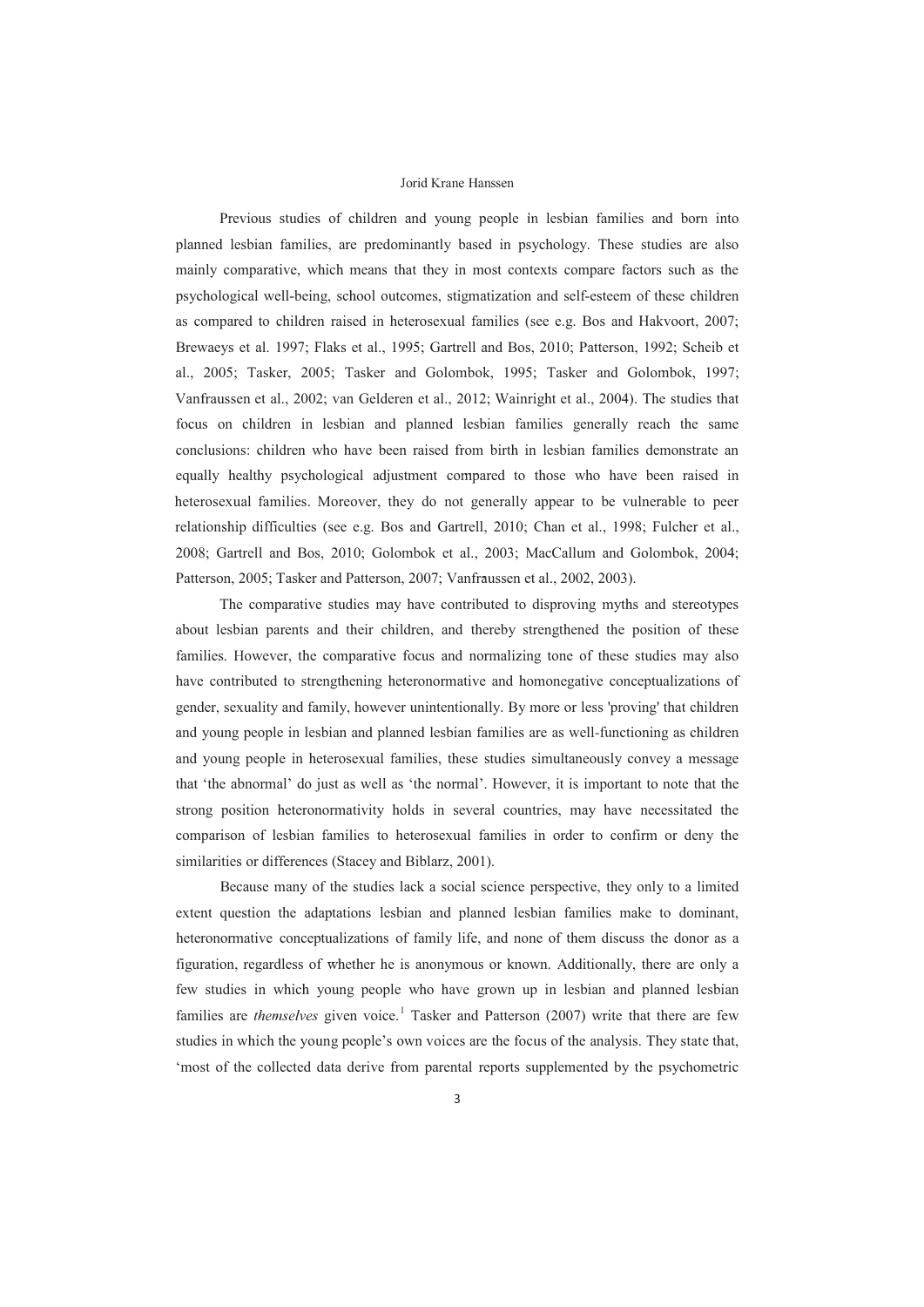testing for children' (2007:26), and the perspectives I put forward in this article – the negotiations between the donor figuration and his offspring – have previously only been discussed to a very limited extent.

#### The donor; an 'anonymous progenitor or a 'known father'?

Decisions about whether a donor should be anonymous or known can be described in terms of what Sullivan (2004) calls 'a stream of subsequent considerations that lesbian parents face in defining their families'  $(2004:192)$ , or in the words of Chabot and Ames  $(2004)$ , 'Decision making is an integral part of the process that lesbian couples use as they negotiate their path to parenthood, and the decision to parent is multilayered and complex' (2004:348). The decisions that lesbian couples make, are partly influenced by discussions of the expected role of the father - discussions of which have become extremely politically important in recent  $decades - and by cultural norms and discourse about the significance of knowing your blood$ ties and biological heritage. This is what Spilker (2007) calls an ideology of origins: either lesbian couples who plan to have children see it as important that their child knows their origins, or this knowledge is seen as very important within their social context and the larger society. Haimes and Weiner (2000) point out that the mothers who want to tell their children about how they were conceived, also want to provide the children with information and knowledge which may prevent them from feeling ashamed about their mothers and/or their family.

Arguments that support ideas that the donor should be anonymous focus on the parental couple, thereby avoiding interference by a third party who may complicate the child's upbringing. In her study of planned lesbian families in Ireland and Sweden who had children by self-insemination (SI), Ryan-Flood (2005) found that the couples chose this solution because they wanted their children to have the possibility to identify their father. She states that having the donor as a third-party, requires negotiations:

Parenting with donor involvement necessitated an enormous amount of communication, negotiation and discussion. Participants who did not choose an involved donor avoided the compromises it necessitated (2005:198).

Choosing an anonymous donor is thus also to choose the stability and security of providing the child with one home and two parents (Donovan and Wilson, 2008; Folgerø, 2008; Vanfraussen et al., 2003). Sullivan (2004) suggests that the anonymous donor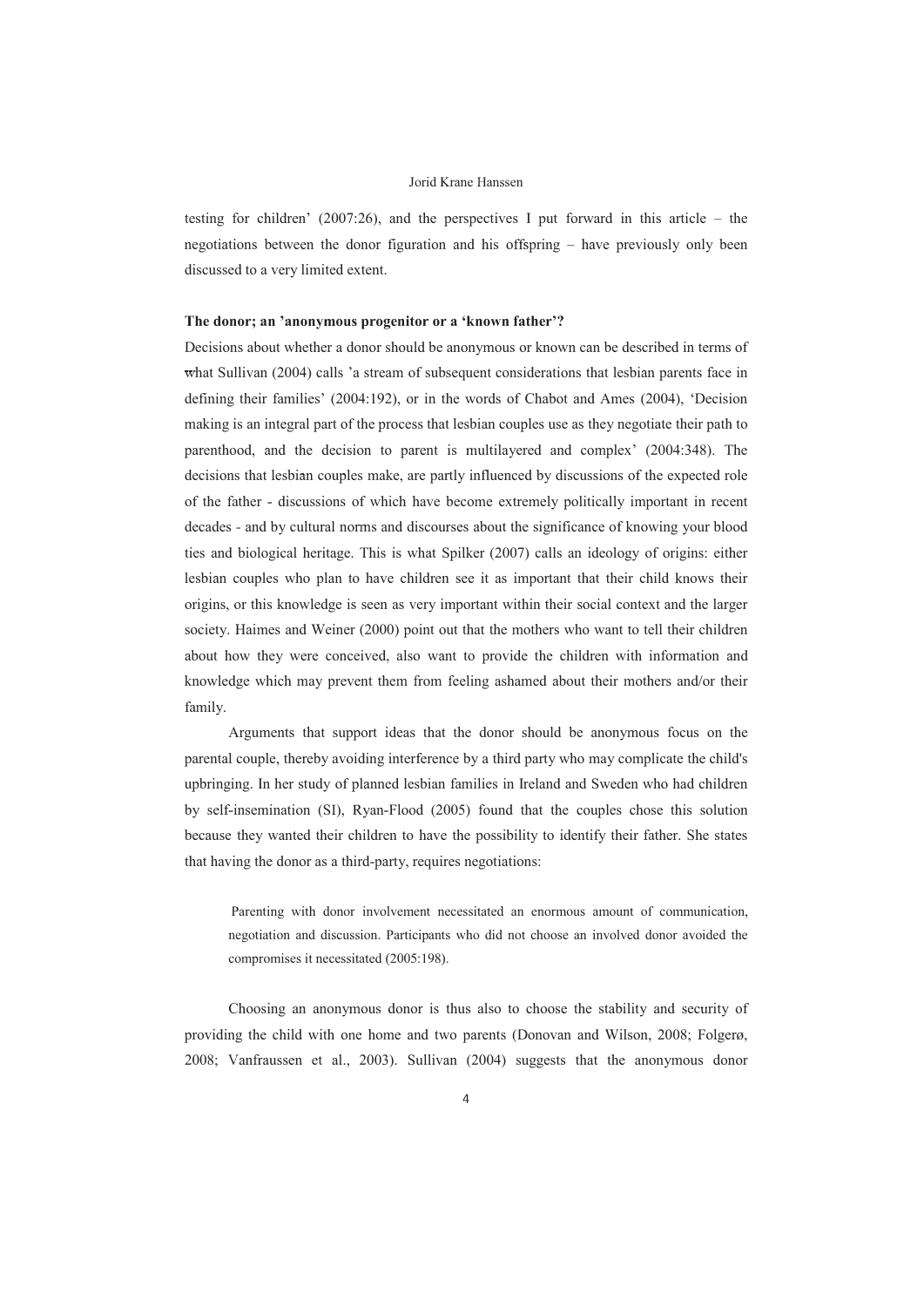nevertheless has a connection to the family. She makes this argument by distinguishing between the donor's identity as a man and the donor's identity as a donor, or what she calls 'his sperm identity' (2004: 200). A donor's sperm identity may be made available to the children once they have reached a specific age, which contributes to the anonymous donor's genetic material always representing a potential for recognition and comparison. Fiell (2003) shows that for lesbian mothers, this is about degrees of closing genetic gaps. The mothers receive what little information is available about the donor, which at a later stage enables their children to use this information in building their biographies, should the children wish to do so. Donovan (2000) also argues that an anonymous donor having an identity only as 'donor', may be explained as a "negotiated absence", unknown and unidentifiable as "father" (2000:154). She further argues that lesbian families, regardless of whether the donor is anonymous or known, have to negotiate the donor as an absent presence, thus still illustrating the centrality of genetic fatherhood in these families (Donovan, 2006). In other words, regardless of the donor's anonymity, continuously negotiations between him, his offspring and the lesbian mothers are required.

According to Folgerø (2008), there are two lines of argument that support the idea that the donor should be known. One focuses on anonymity making it impossible to receive medical information that may be important for the child, while the other argument focuses on identity and questions about blood, biological family and kinship  $-$  in other words, on the child's right to know their biological origins. Ryan-Flood (2005) also claims that the rationale for the lesbian mothers in her study who wanted the donor to be known, had to do with giving the children the possibility of knowing their biological father. However, there was variation between the lesbian couples about whether they wanted the donor to be involved in their families' everyday life or not. This may be due to the different political and cultural conditions regarding family and parenthood in Ireland and Sweden, but also to the broader legal, social and political discourses circulating about family, the positions of the father and the use of reproductive technologies (Ryan-Flood, 2005). E.g. in Denmark it is possible for lesbian couples to choose whether to use an anonymous or known donor, while in Norway the donor has to be known.<sup>2</sup>

Sullivan (2004) presents three different perspectives that discuss known donors' different positions in relation to the child and family. The first perspective focuses on the donor as a symbolic father. The child gives the donor the sign – or the term – 'father', but the donor is not expected to be a parent. Sullivan describes this as, 'a known donor who is a symbolic father is simply someone the family can hang the label "dad" on  $-$  an embodied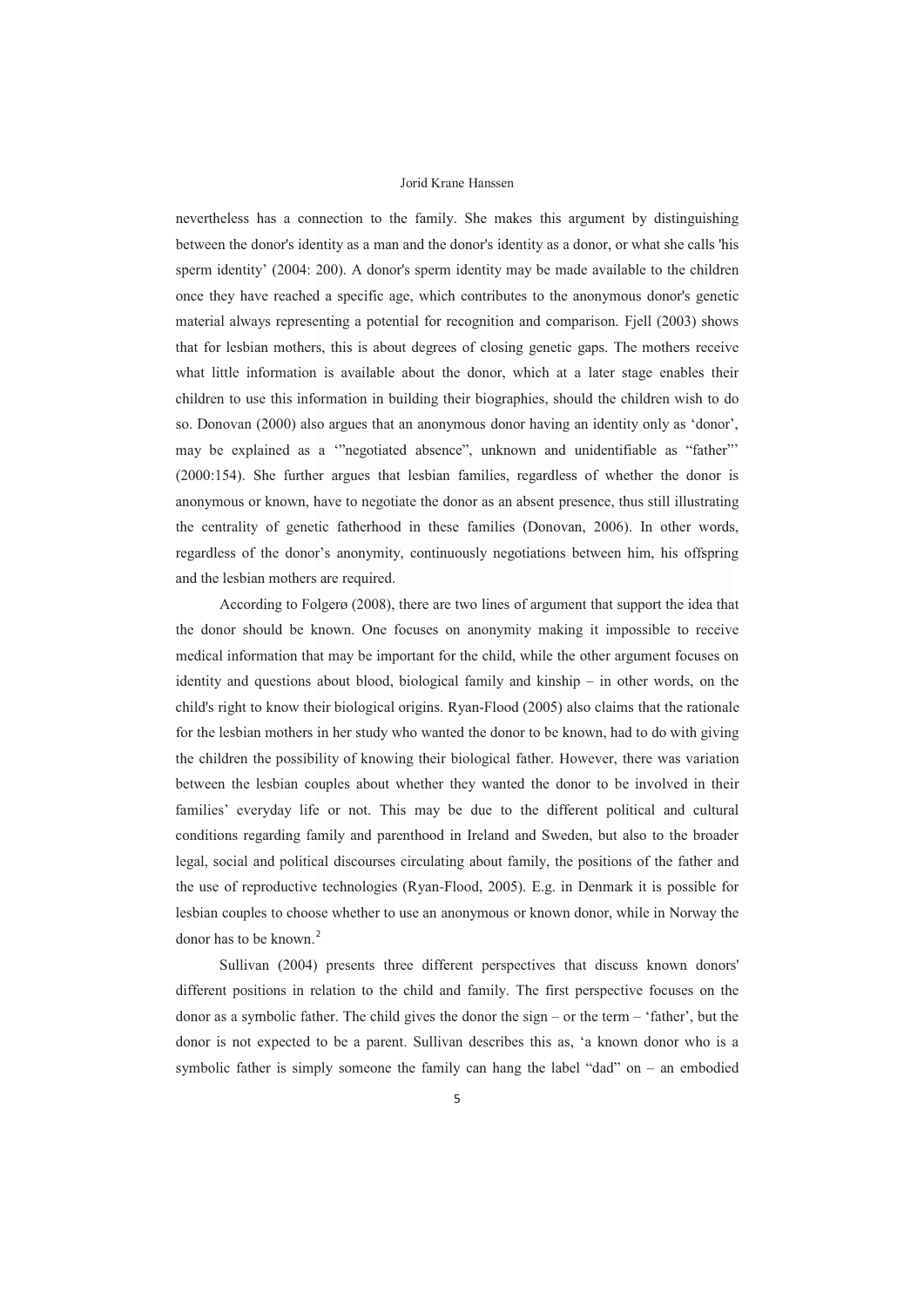human referent that the child may identify as his or her progenitor' (2004:50). Here, Sullivan makes reference to the fact that the concept of 'father' only appears as a sign and a semiotic arrangement, and that known donors who are symbolic fathers are fathers in name only but in the person of the donor. The second perspective Sullivan discusses is what she calls 'flexible arrangements'. In these arrangements, the child has a relationship with the donor, but the donor is not required or expected to assume a position as a parent. The third perspective is what Sullivan calls a quasi-multi parenting arrangement. In these, the donor is an actively participating parent with social rights and responsibilities, but without legal rights. Ryan-Flood (2005) uses the terms 'known, involved donor' and 'known, uninvolved donor' about the known donor. She further relates the term 'donor-father' to the known and involved donor, since these men usually play an active caretaking position in the children's lives.

Previous studies have generally not concluded that children conceived by donor insemination look for a father in their donor (see Hewitt, 2002; Shanner et al., 2002). A study by Scheib et al. (2005) shows that even when the young people in their study called their donor 'father', few tied 'father' to a father-child relation. However, this raises the question of what it means to be a father. What are the dominant discourses through which fathers are produced, and which negotiations do fathers participate in? Hobson and Morgan (2002) use three different explanations of the 'father' position, and describe these as 'father', 'fatherhood' and 'fathering', all of which are related but can also be conceptualized separately. The 'father' concept is about the individual father and the division between a social and biological father, in which the position of the biological father is privileged. 'Fatherhood' describes the interaction between family members and cultural codes that transform men into fathers; it focuses on such issues as rights, obligations and responsibility for the family. 'Fathering' is about 'doing fathering' rather than 'being father', or, as Hobson and Morgan write, it describes the difference 'between a status or identity and a set of practices' (2002:11). 'Fathering' takes place in negotiations about responsibility for the provision of care and for household chores within the family, and implies a process in which the father does not have a pre-determined 'father role' but appears as an actor who negotiates positions and relationships with the other family members.

# **Methodological considerations**

This article is based on data from a larger study titled Regnbuefamiliers døtre og sønner' ('The daughters and sons of rainbow families<sup>13</sup>). The study is based on qualitative semi-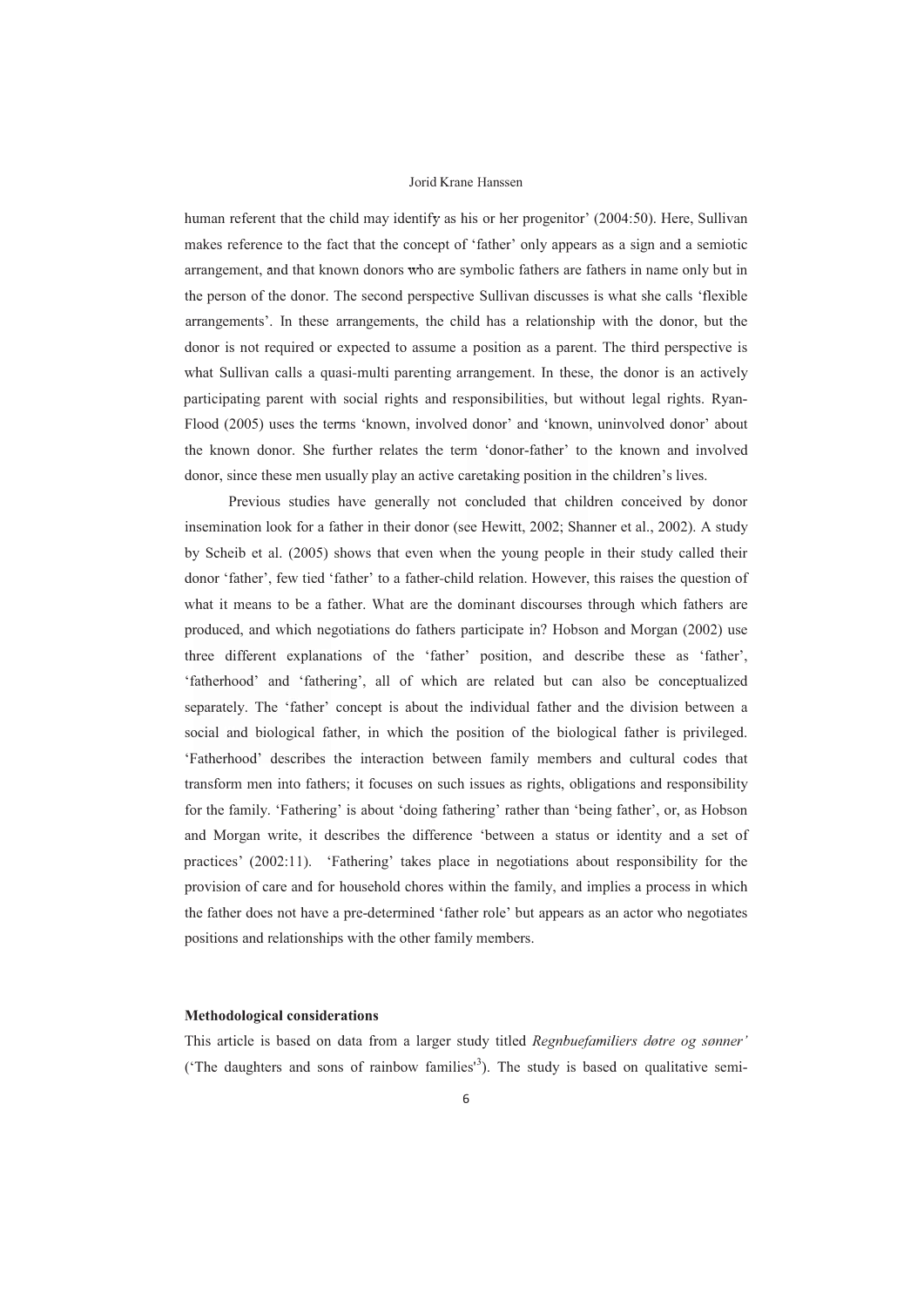structured interviews, written autobiographies and selected political documents about partnerships, rainbow families and the best interest of children in relation to family and parentage. The participants are 25 Danes and Norwegians who have grown up in very different rainbow families.<sup>4</sup> Clarke and Kitzinger (2005) write that children and young people who have experience of growing up in rainbow families 'are often the focus of the debate and of people's concerns and fears about lesbian and gay parenting, thus they speak from a position of significant experiential authority' (2005:149).

This article focuses on the seven young people in the study who were conceived by donor insemination. They are aged between 15 and 24, four are boys/men and three are girls/women. Three have an anonymous donor, while four know their donor. Because of their age, they belong to what is called the first generation of lesbian families with children conceived by donor insemination (Bos and Gartrell, 2010). The four who know their donor all state that he is gay. The following table presents each participant and focuses on whether they have an anonymous or known donor, whether they are conceived by donor insemination (DI) in a clinic or by self-insemination (SI), and the frequency of contact with the donor. The table also presents information about who the participant has grown up with.

| Name.         | Age | Donor; anonymous or known.        | Grown up with                            |
|---------------|-----|-----------------------------------|------------------------------------------|
| Interview or  |     | Conceived by DI or SI             |                                          |
| autobiography |     |                                   |                                          |
| Jack.         | 24  | Anonymous                         | Grown up with one brother and two        |
| Interview     |     | DI                                | mothers.                                 |
| Mette.        | 20  | Anonymous                         | Grown up with two sisters and two        |
| Autobiography |     | DI                                | mothers.                                 |
| Ole.          | 16  | Anonymous                         | Grown up with one brother and two        |
| Interview     |     | DI                                | mothers.                                 |
| Mona.         | 15  | Known. Frequent contact until     | Grown up with one brother and two        |
| Interview     |     | the age of 7. No contact with     | mothers.                                 |
|               |     | the donor in the past three       |                                          |
|               |     | years.                            |                                          |
|               |     | <b>SI</b>                         |                                          |
| Axel.         | 22  | first,<br>then<br>Anonymous<br>at | Grown up with two mothers until the      |
| Interview     |     | Meets<br>donor<br>known.<br>the   | age of 5, and with his biological mother |
|               |     | occasionally.                     | thereafter.                              |
|               |     | <b>SI</b>                         |                                          |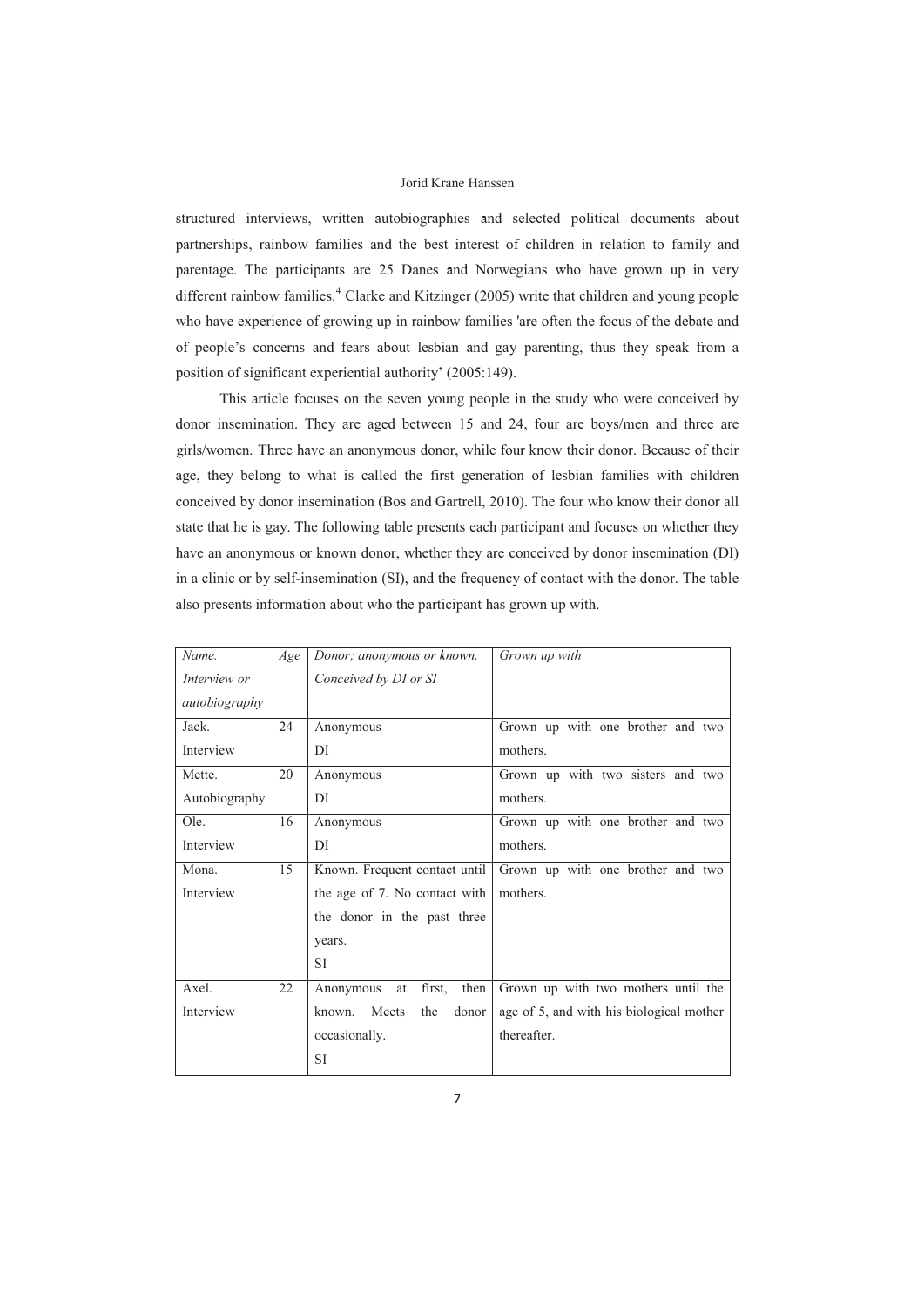| Michael.      | 21 |                                             | Anonymous at first, then First raised in a commune, then with his |
|---------------|----|---------------------------------------------|-------------------------------------------------------------------|
| Interview     |    |                                             | known. Meets the donor at mother only, and then with his          |
|               |    | least a couple of times a biological mother | donor.<br>and                                                     |
|               |    | month.                                      | Subsequently lived only with his                                  |
|               |    | DI                                          | biological mother.                                                |
| Susanne. Both | 23 |                                             | Known. Meets the donor at Grown up with one sister and two        |
| interview and |    | least once a month.                         | mothers until the age of 6. Since then,                           |
| autobiography |    | <b>SI</b>                                   | she has lived with her biological mother                          |
|               |    |                                             | and her new partners.                                             |

#### Using semi-structured interviews and autobiographies as methodological approaches

An interview is not merely an exchange of words, opinions and attitudes, but a social and contextual action where actors construct identities, create social realities and produce meaning (Holstein and Gubrium 2004). I asked the participants whether they preferred to be interviewed or to write their autobiography. Of the seven participants, Jack, Ole, Mona, Michael and Axel were interviewed. Mette chose to write her autobiography and Susanne chose both to write an autobiography and to be interviewed.

The interviews and the autobiographies mainly concentrated on three themes: a) my family now and then, b) stigmatization /problems, and c) what is my life like/who am  $I$ <sup>5</sup> My primary concern was to create a context where the participants had the opportunity to talk and/or write about what they found important in relation to issues of family, parenthood and their parents' sexual orientation.

While an interview creates meaning through the interaction between two or more actors, an autobiography consists of written accounts where researchers ask the participants to write down their life experiences and/or reflect on specific themes. Plummer (2005) divides the term autobiography into three components, described as; 'autos (what do we mean by the self?), bios (what do we mean by the life?) and graphe (what do we presume in the act of writing?)' (2005:86). Plummer further defines the purposes of writing autobiographies thus:

Autobiographical writing aims to capture this self-reflexive process, to know it through consciousness, to ultimately understand the flow of this particular life. Part of the philosophy of autobiography, then, concerns this self-reflective debate and the streams of consciousness it provokes (2005:87).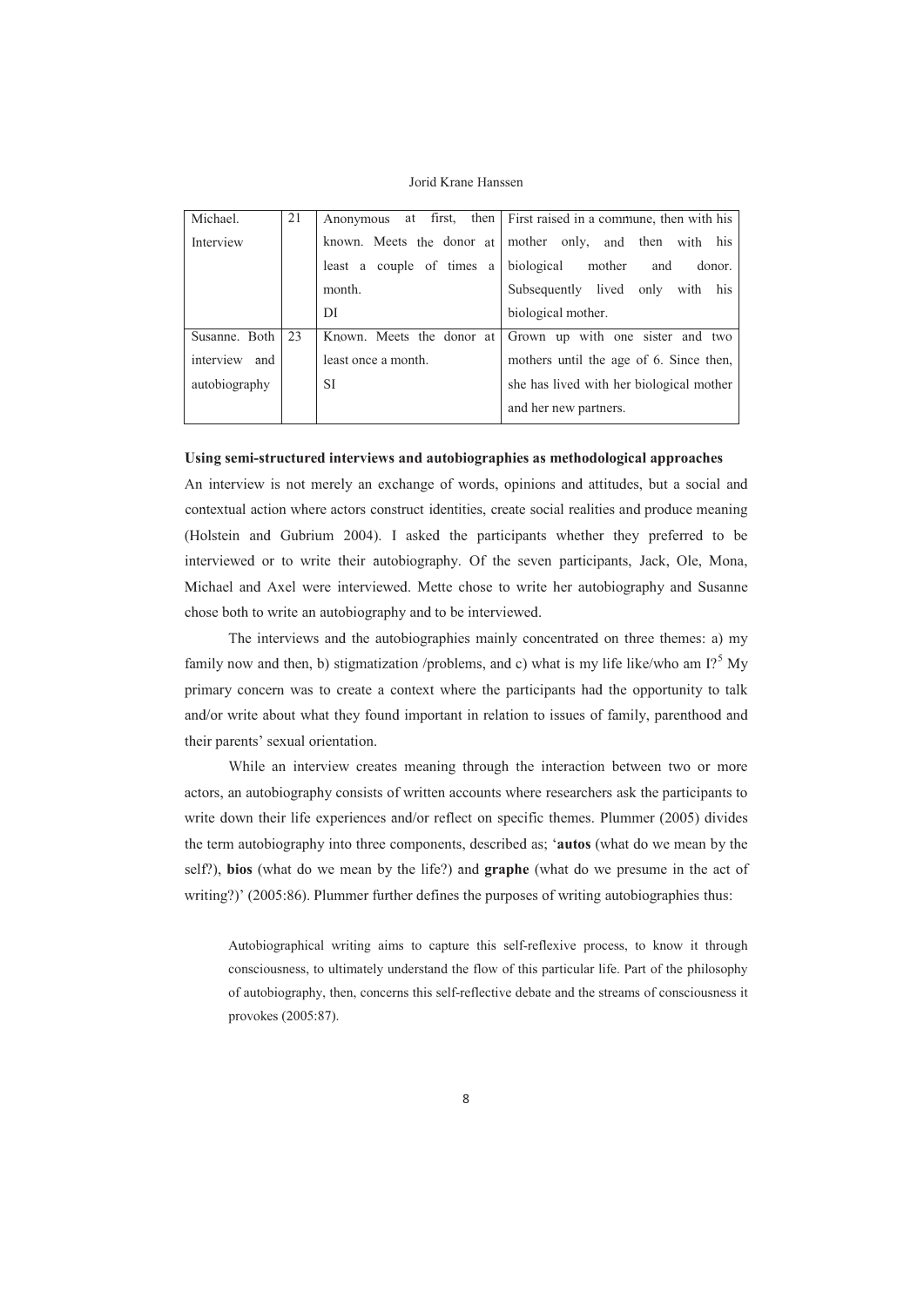When I planned the data collection, I wanted to use both interviews and autobiographies. The idea was that autobiographies may provide 'richer' stories than interviews, and that they to a greater extent would contain descriptions of the participants' practices, experiences, negotiations and everyday life, and especially reflections on these matters. On this point, I was wrong. The autobiographies did not provide more information, and they were not any 'richer' than the interviews. However, they did provide more 'pointed' information. To a large extent the participants wrote about what *they* considered to be most important, which did not always correspond to what  $I -$  as the researcher - was 'looking for'. One example is Mette's autobiography, in which she focused specifically on her experiences of having been conceived by an anonymous donor, and chose to write more extensively about this topic than about the three topics I asked all the participants to concentrate on.

Since the author is not 'disturbed' by the researcher during the writing process, the position of the researcher is marginal during this process. The influence of the researcher occurs in the initial phase, that is, when the researcher puts forward her expectations, topics and questions for the study. Then the participant/author is on his/her own, while the researcher's position again activates when the story is to be interpreted and analyzed.

I see autobiographies as a supplementary methodological resource within qualitative research. Therefore, in my study the interviews and the autobiographies supplemented each other as data and they have contributed differently to the production of knowledge.

#### To negotiate positions with a donor figuration

As subjects, we are not only determined by the dominant structural and cultural discourses. We are also actors and active participants in the processes that affect our lives, and our practices and choices are in continuous negotiation with cultural discourses and the interactions in which we participate. We are, according to Braidotti (2006), 'nomadic subjects'; physical subjects always in motion and 'nomadic becomings' who confirm '...the unalterably positive structure of difference, meant as a multiple and complex process of transformation, a flux of multiple becomings, the play of complexity, or the principle of not-One' (Braidotti, 2006:145). In the 'becoming process', new subjectivities who can think, act, resist and who are in continuous motion, emerge (Braidotti, 2002).

Negotiations situate us in our everyday life and position us in relation to each other, and are also in constant motion. These changing processes contribute to the positions sometimes appearing to be stable and relatively unchanging, and at other times appearing dynamic and in motion. The positions that are being negotiated and how as subjects we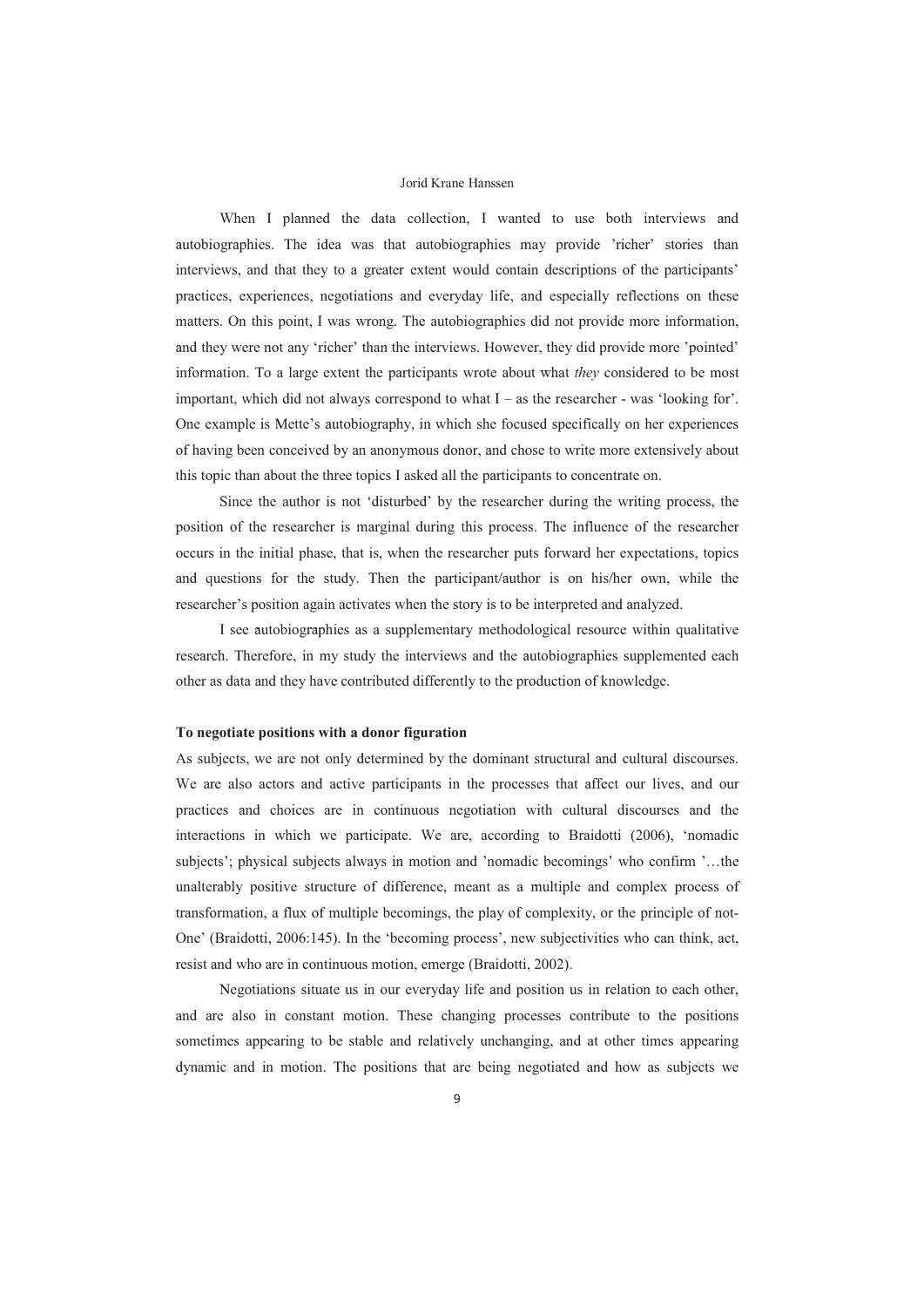position ourselves in relation to each other, thus relates to both the framework provided by the dominant cultural discourses and each actor's contributions to these negotiations. The young people in this study negotiate positions with the donor figuration through the ways in which they talk about him, what they call him and which relationships they describe having created with him.

According to the above, the donor is a figuration; a living reality, a 'nomadic subject' and a phenomenon that exists between fact and fiction. Therefore, the donor figuration is both a vision and a physical reality in the encounter between nature and culture, and he also creates himself as a subject in the negotiations with his offspring and the lesbian mothers.

#### Negotiations with an anonymous donor figuration

At first glance, the heading may seem contradictory. Is it possible to negotiate positions with someone who is anonymous – with shadow actors and absent-present subjects? If so, which forms may the negotiations take, and what can the negotiations tell us about identity constructions and relationships? In this study, three of the seven participants (Ole 16, Jack 25, and Mette, 20) have an anonymous donor and all three were conceived by anonymous DI. This means that they do not know the donor's name or his genetic history. However, he is a person – or a figuration – to whom all three refer in their interviews or autobiographies. Ole (16), the youngest of the three, says that he does not want to know who the donor is and has no desire whatsoever to meet him. He says:

I have never wanted to do that. I have to say it has never interested me. I have my two parents.

Here, Ole positions the donor outside his family, which suggests that he does not want to negotiate this positioning differently. In other words, the donor will likely have a position as an anonymous shadow actor who has only contributed to Ole's conception. Ole states that he has two parents, and clearly shows that he does not consider the donor to be either a father figure or a parental figure.

In the following discussion, I focus on Jack's (24) and Mette's (20) histories. Prior to the interview with Jack, I knew he was conceived by donor insemination, but not that the donor was anonymous. Relatively early on in the interview I asked Jack to talk about his family, and he talked about his mothers, siblings and grandparents, but not about a present father. This led me to ask him whether he knew his father<sup>6</sup>, which resulted in the following dialogue: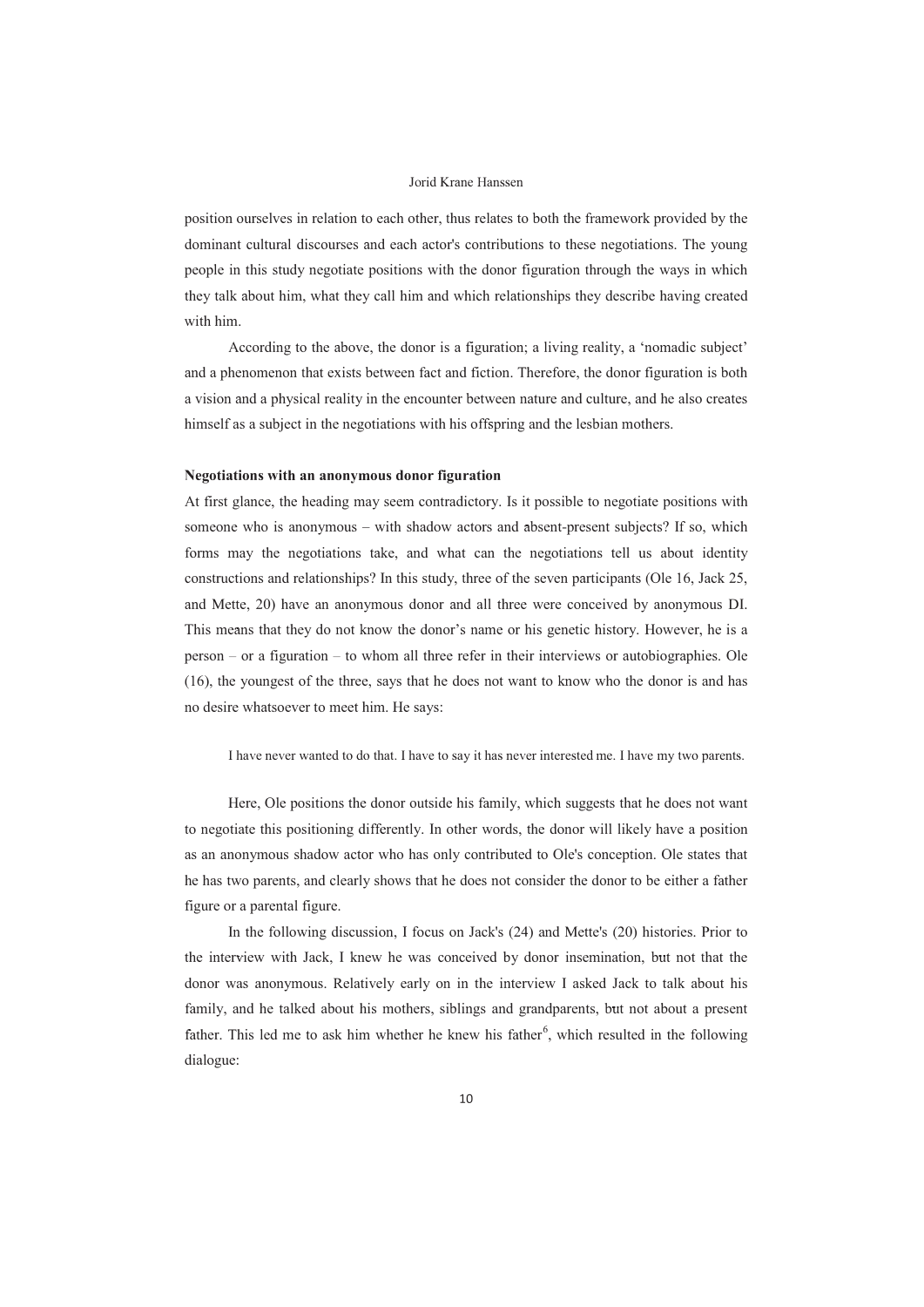- I: Do you have any ideas about who your father is?
- Jack: No. I do not know my father, and I have no need to find my father. And that is probably what it is about. Helga [his mother] has asked if I want to know who my father is.
- I: So she has asked you?
- Jack: Yes, and she has said she can phone Nina [from the clinic] who did the insemination  $-$  and try to search for the donor, but I feel no need for it. I have two well-functioning parents, and, well, what do I need a father who I have not known for 24 years and who has not seen me for?
- $\mathbf{I}:$  How long is it since she asked you?
- Jack: It was when I was a teenager  $-$  in my late teens, maybe four or five year ago, when I was 19-20. She probably asked me earlier, when I was 12 or 15, but I cannot remember that.
- I: But if you wanted to find your father, she would have helped you?
- Jack: Yes, precisely //...//. It is difficult to say what a father is, but I have never missed a father. I have never said 'wah-wah, I want to have a father like everyone else'. Not ever. It has always been natural for me to have two mothers. They are my parents.

According to Jack's statements, it was his mother rather than Jack himself who initiated questions about whether he wanted to know more about the donor. That the topic has come up between them indicates that the anonymous donor is an actor with whom they negotiate, even if he is not physically present. However, Jack's statements show his strong opposition to knowing anything about a father he 'has not known for 24 years', as he puts it. The result of the negotiations between them shows that Jack clearly positions the donor as distant from himself; the donor is an abstract and almost imaginary figure (Haraway, 1991). That children do not want information about their donor may be indicative of a strong loyalty to their parents and a desire to not complicate their family situation (Folgerø, 2008; Vanfraussen et al., 2003), but in this context it may be just as likely that for Jack, contact with the donor is completely irrelevant: he has two parents who parent him in a way he finds satisfactory. Though Jack refers to the donor as 'father' in the interview, the donor appears as a symbolic father and as what Sullivan (2004) refers to as a semiotic arrangement.

A different aspect of this excerpt is that despite the fact that the donor is anonymous to Jack, he is not necessarily anonymous to his mother. That is, apparently Jack's mother may be able to find the donor if she – or Jack later on – should find it relevant. This is suggestive of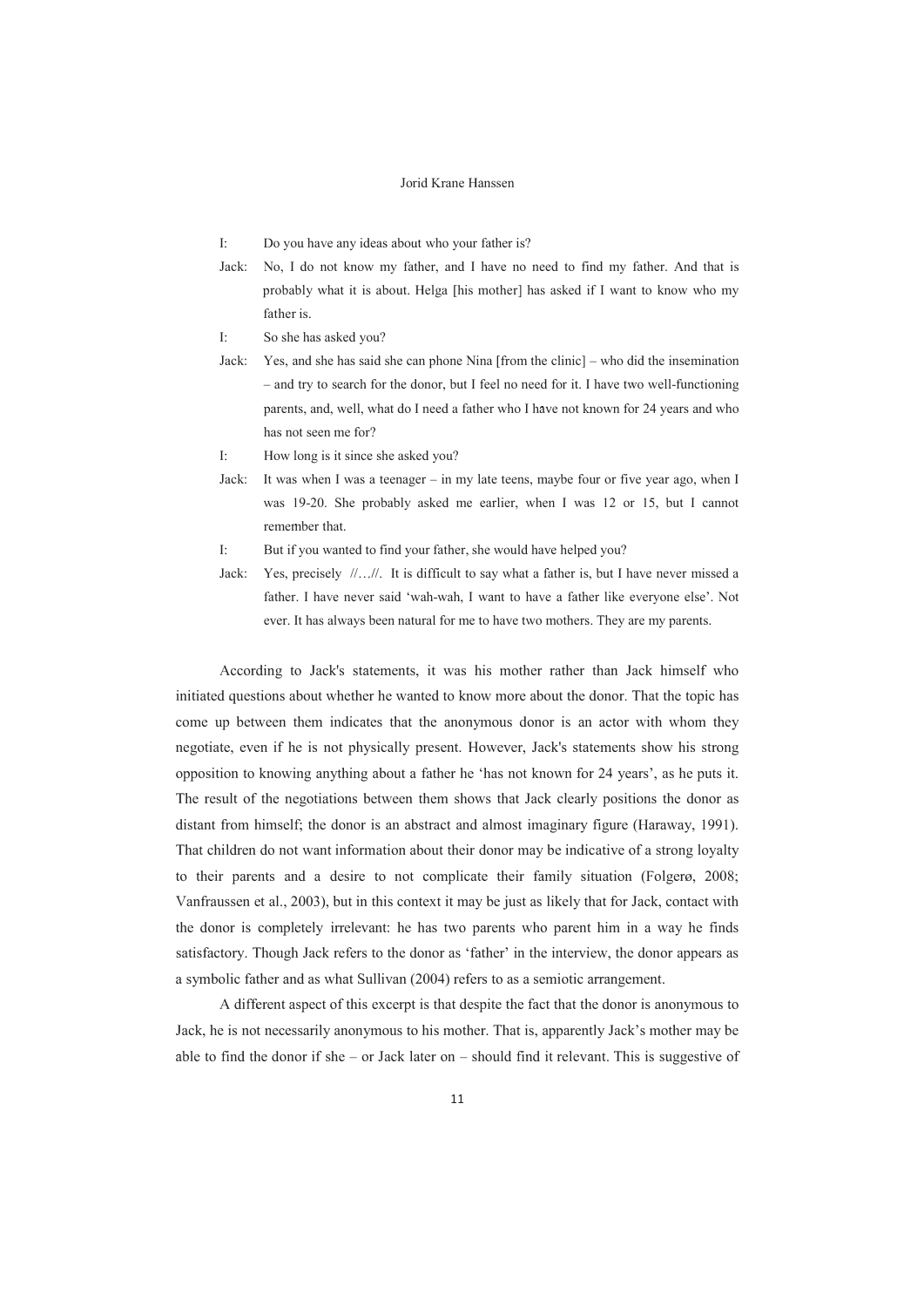how 'anonymity' moves and is negotiated, and that being an anonymous donor is not necessarily a fixed position.

Mette  $(20)$  also has an anonymous donor. In her autobiography, she writes that she has never felt any need to know who he is and that her two mothers have always been her parents. Mette also writes that in recent years, she has changed the way she talks about the donor. Until a few years ago, she called him 'father', but then she realized that he was not her father. She writes:

Just because he was half of my biological origins did not mean that he was my father - some participation is necessary in order to deserve that title. Now, I call him 'my donor'.

That Mette changes how she refers to her donor figuration, is indicative of a clarification and specification of how she sees the donor's position: he has contributed to her conception and half of her biological dispositions, and is her progenitor, but not her father. By specifying this division, she suggests that being a 'father' is produced relationally through social interaction and emotional connections between parents and children. In other words, while 'father' is about closeness in a relationship, the anonymous 'donor' is about distance and remoteness. Mette positions the donor at a distance when she writes about how she has changed the way she refers to him. She also writes that she has always known how she was conceived:

I have never been in doubt about how I came to be. I have never been in doubt that it was uncommon, but at the same time – or maybe because of this  $-1$  have also never been in doubt that I was a wanted child, and I think in some ways that has given me self-confidence.

Here, Mette focuses on how her mothers' choice of having a child with an anonymous donor has made it clear to her how wanted she was, and how her mothers' choices and the actions they took to have a 'wanted child' may have given her strength in her everyday life. In this way, the anonymous donor has always been part of Mette's upbringing, though he has never appeared as a living presence. He has figured in almost imaginary ways and as an absent presence, and it is in this context that their positions and relationships have been negotiated.

Ole, Jack and Mette all state that their anonymous donor figure have contributed to their conception but that he is not their parent or 'father'. He has always been an anonymous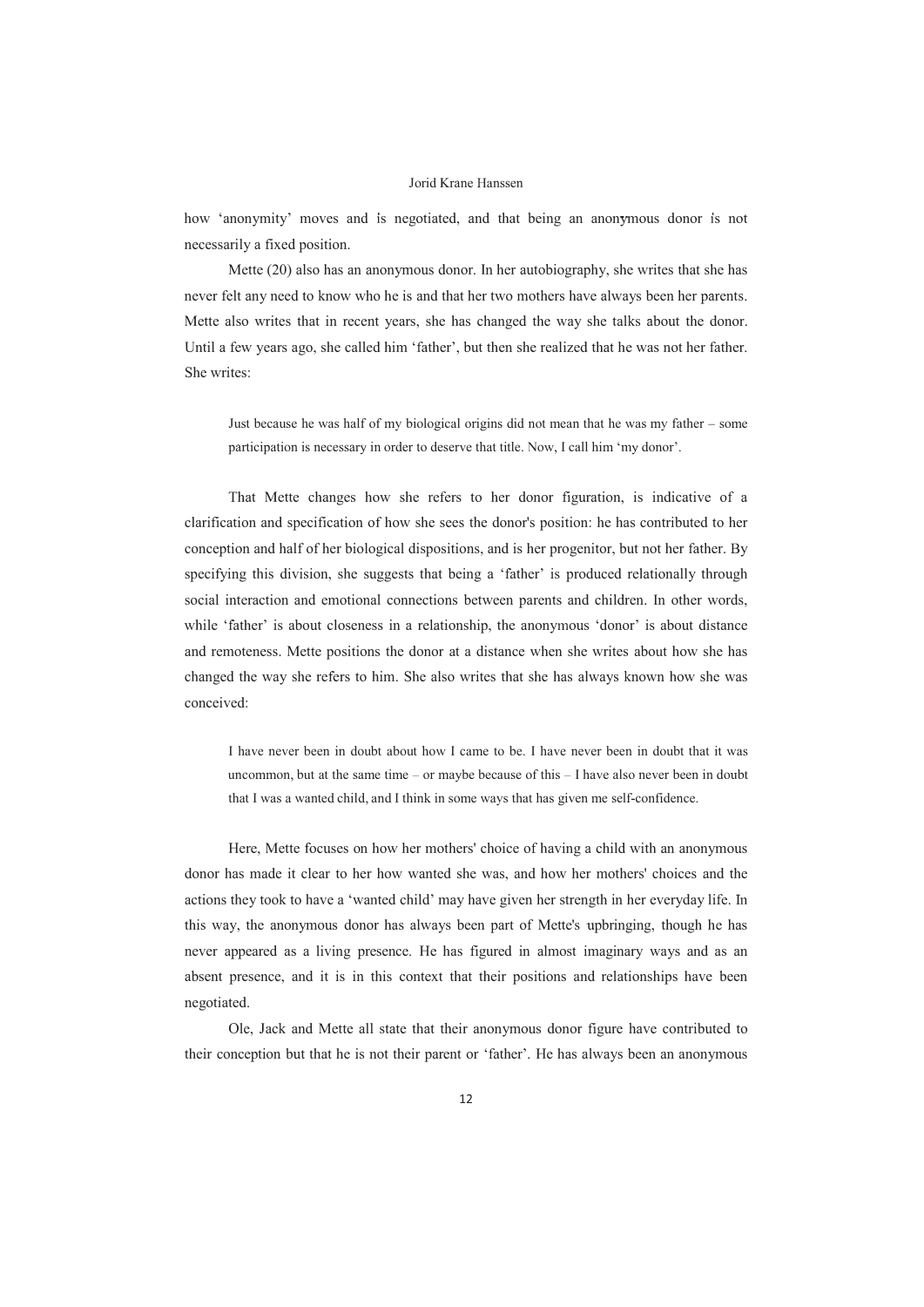and distant figure they have negotiated with  $-$  negotiations that highlight that he is positioned at a distance, far from themselves and their families.

# Negotiations with a known donor figuration

What about when the donor is a known figure? Four of the seven participants know the donor; three of them were conceived by self insemination (SI) and one was conceived by anonymous donor insemination (DI). When a lesbian couple decides to use SI, the donor is known, and this may result in continuous negotiations both between him and his offspring and between him and the lesbian mothers (see Donovan, 2000; Ryan-Flood, 2005).

The negotiations between these four participants and their donors can be described on a continuum. Mona (15) is at one end of the continuum. In the interview, she says that she had regular contact with the donor until she was seven, that they then had irregular contact for a few years, and that in the past three years they have had no contact. However, Mona says she is happy to know who he is, 'because if I did not know, I would probably be thinking about it more, and then I would never have been able to meet him and know who he was'. Axel (22) is further along the continuum. He says that he has had a bit of contact with his donor, who initially was to be anonymous and only 'donate a blob of sperm', as Axel describes it. Nevertheless, Axel got to know his donor early on, and they have met occasionally throughout Axel's childhood and youth. Axel refers to his donor as 'my father'. He says that he can remember that when he was young and visiting his father, his father wanted to act like a parent. However, as they did not see each other very often, 'he could not do much', according to Axel. In this comment, Axel implies that raising a child requires closeness and contact. This suggests that Axel and his donor are negotiating from different standpoints. In other words, Axel has not accepted his donor's attempts to negotiate a position as a father. The donor has never had the donor-father position (Ryan-Flood, 2005) in Axel's life.

Michael (21) and Susanne (23) are at the other end of the continuum. Both have been in regular contact with their donor figure throughout their childhood and youth, and still meet him regularly – Michael meets his donor somewhat more frequently than Susanne meets hers. Michael says that his donor was initially anonymous, but for various reasons his donor wanted to get in touch with Michael and his mother. Michael puts it this way:

It was in connection with the great AIDS epidemic, and many of my father's friends died – most of them, in fact  $-$  //...// eh, I think he needed some affirmation of life.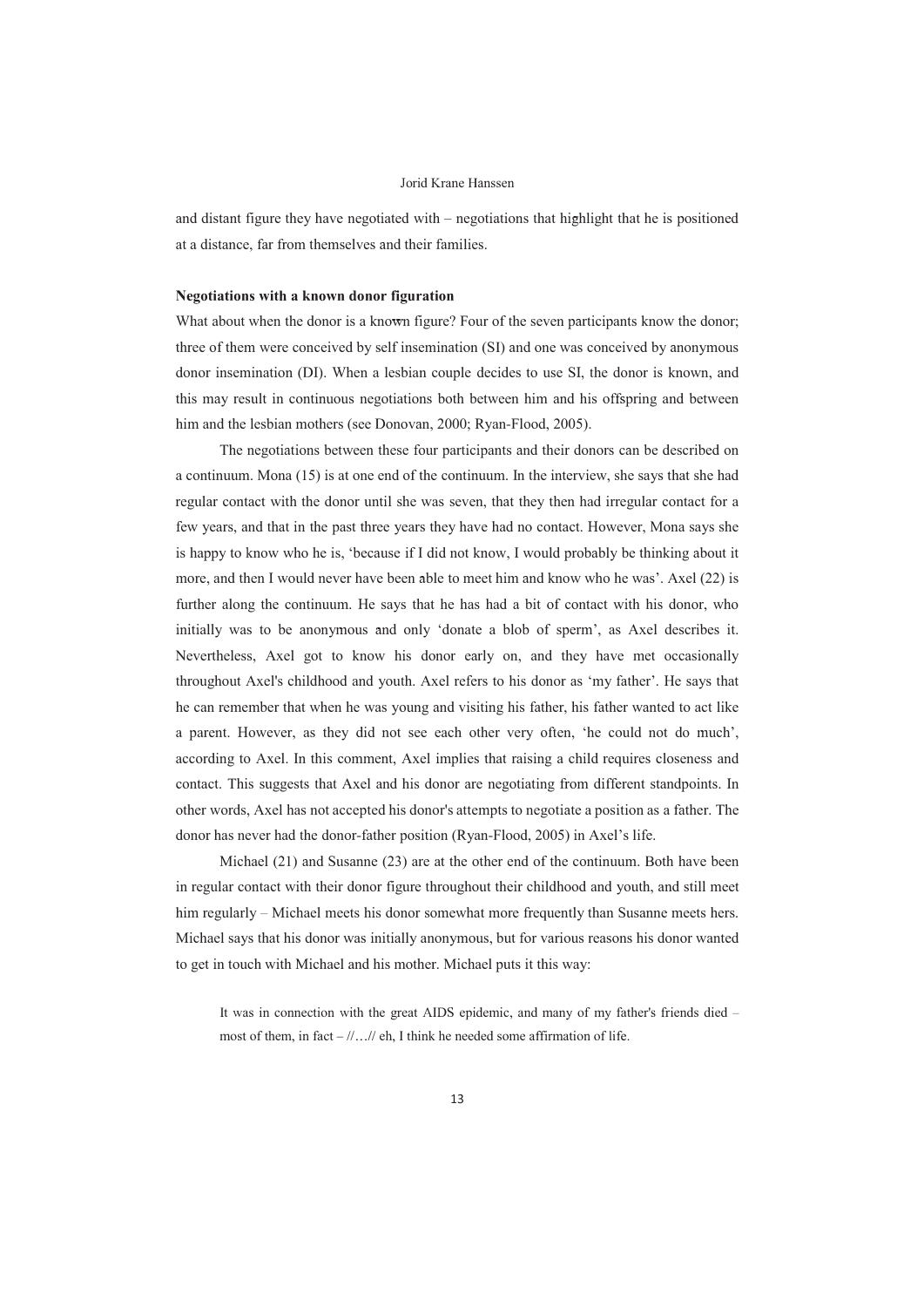Michael's statement suggests that the donor's search for Michael seemed important to the donor because of his daily life in which there was a thin line between life and death. Dempsey (2012) shows that the HIV/AIDS epidemic contributed to a high death rate among gay men, and that their children came to be representatives of 'hope, renewal and a sense of the future' (Dempsey, 2012:159). While daughters or sons usually search for their anonymous biological origins, in this context the opposite is true: the anonymous donor searches for his biological children and thus breaches the requirement or desire for anonymity. This suggests that the principle of anonymity can be challenged and tested by individual actors and thereby contribute to destabilize the positions. In other words, the anonymous donor shows how anonymity is not a fixed position.

When Michael was about five years old, his father came to the farm where he and his mother lived, but he did not move in with them. Instead he lived in a small house on the farm. In the interview, Michael says that he, his father and his mother shared meals and that his father used to take him to kindergarten. The following excerpt is from the interview:

- $\mathbf{I}$ From initially being an anonymous donor, he entered your life – how did that go?
- Michael: It went well totally fine. We moved into a new house, and he came along. It was an idyllic family life.
- $\mathbf{E}$ Is that how you remember it?
- Michael: Yes, it was a wonderful time.  $\frac{1}{1}$ ... It lasted for three to four vears, and then he moved back to the city. Not because it was not working with the three of us, but because he missed the city.

According to Sullivan (2004), this family constellation can be seen as a quasi-multi parenting arrangement in which the donor is an active and participating parent, though without any legal responsibilities. Michael's story also indicates that the donor's position can be tied to Hobson and Morgan's (2002) concept of 'fathering', which focuses on fathering being performed and negotiated in interaction with the other family members. Michael refers to the period in which his father lived with Michael and his mother as a 'wonderful time', and says that he and his father have always seen each other frequently and have a very good relationship. During the interview, Michael consistently refers to his donor as 'father'. As his father/donor has been a participant in Michael's life since he was about five years old, it is reasonable to expect that their negotiated positions and relationship have emerged as a result of social interactions, closeness and responsibility, and that the donor's position can be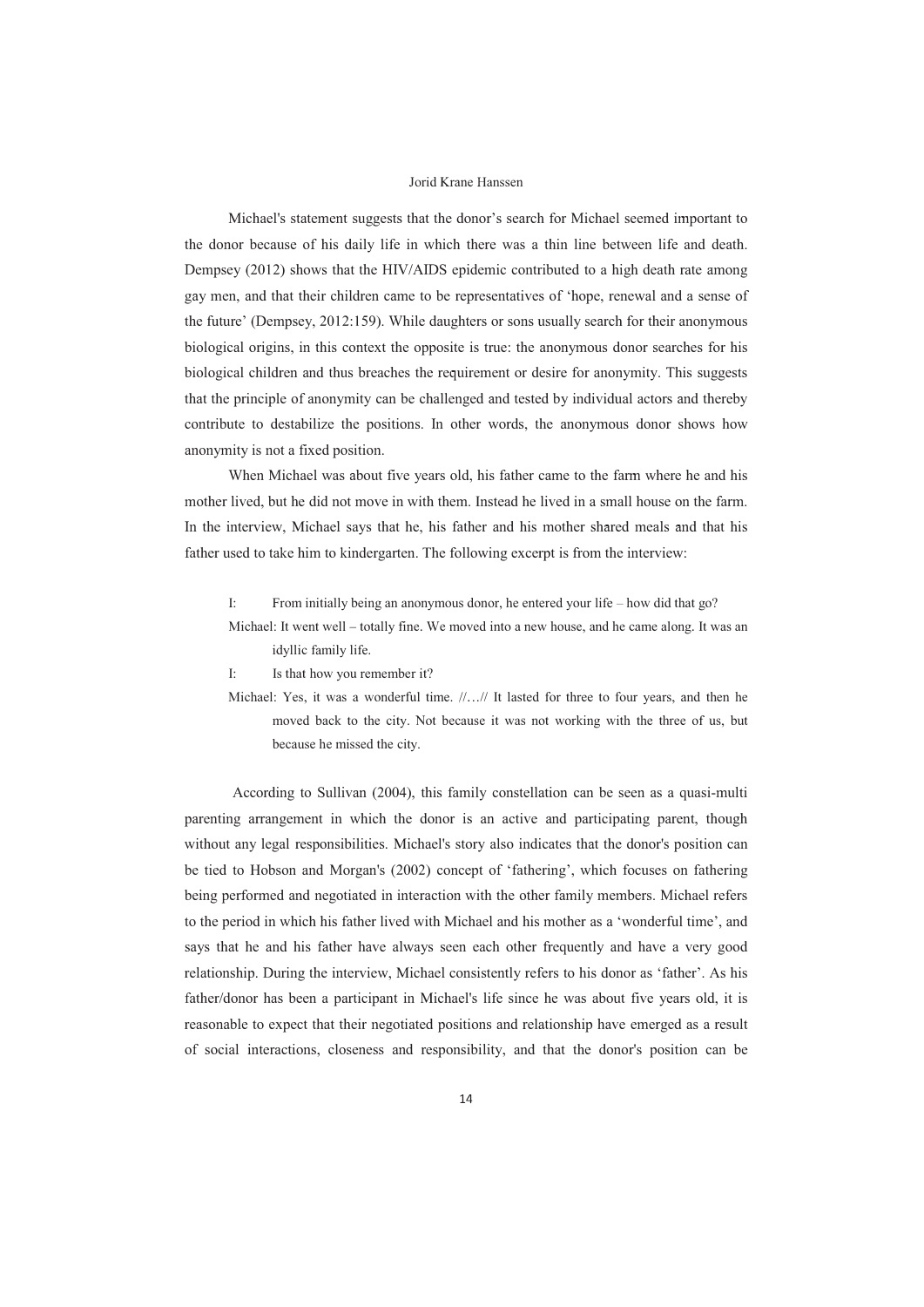equated with cultural expectations about what it means to be a father (Hobson and Morgan, 2002).

While the position of Michael's donor changed from being an anonymous and imaginary figure to a living reality and present subject, Susanne's (23) situation was different. She says that she has always known who her donor was, and that her mothers spent three years looking for him. Susanne explains it in this way:

My mothers actually spent three years looking for a guy who wanted to participate in this. He was to not have any rights, and he was to be prepared to create my sister and me  $-$  he had to be prepared to create two, and he had to be prepared to have no rights to see us, unless we wanted to. Everything was to take place on our and our mothers' initiative.

Susanne's description shows that her mothers initially positioned the donor figure at a distance by deciding that he would have no rights in relation to her sister and herself, and that he also could not demand to meet them. However, as he was not anonymous, the sisters were told who he was quite early in their life, and they met him a few times. As Susanne grew older, she wanted to meet him more frequently, and she took the initiative to contact him when she turned 18. Her donor was receptive to being in contact with Susanne, and they have met regularly since. In the interview, I asked Susanne to explain the positions and relationships between her and her donor in greater detail, and she said:

To me, he is not my father. He is a very, very good friend. I do not picture him as my father, and he is not someone I phone when I am upset or have problems, but he is someone I enjoy spending time with, and I have really enjoyed being able to sit with him and see some characteristics in him that I share. We have the same laugh, the same facial expressions, the same way of feeling our way to things, and seeing that I have some things from my mother and some things from my father has given me an incredible sense of security. I am very thankful for having him in my life and that I have always known who he is - because I have always known that.

In this statement, Susanne mainly focuses on two issues. One is about what 'a father' or a 'father figure' means to her, and the other is about the meaning of biology. The known and participating donor has always been  $-$  and continues to be  $-$  physically present in the negotiations about which positions and relationships he and Susanne are to have. On this basis, he appears as an active agent with significant influence on the negotiations. However,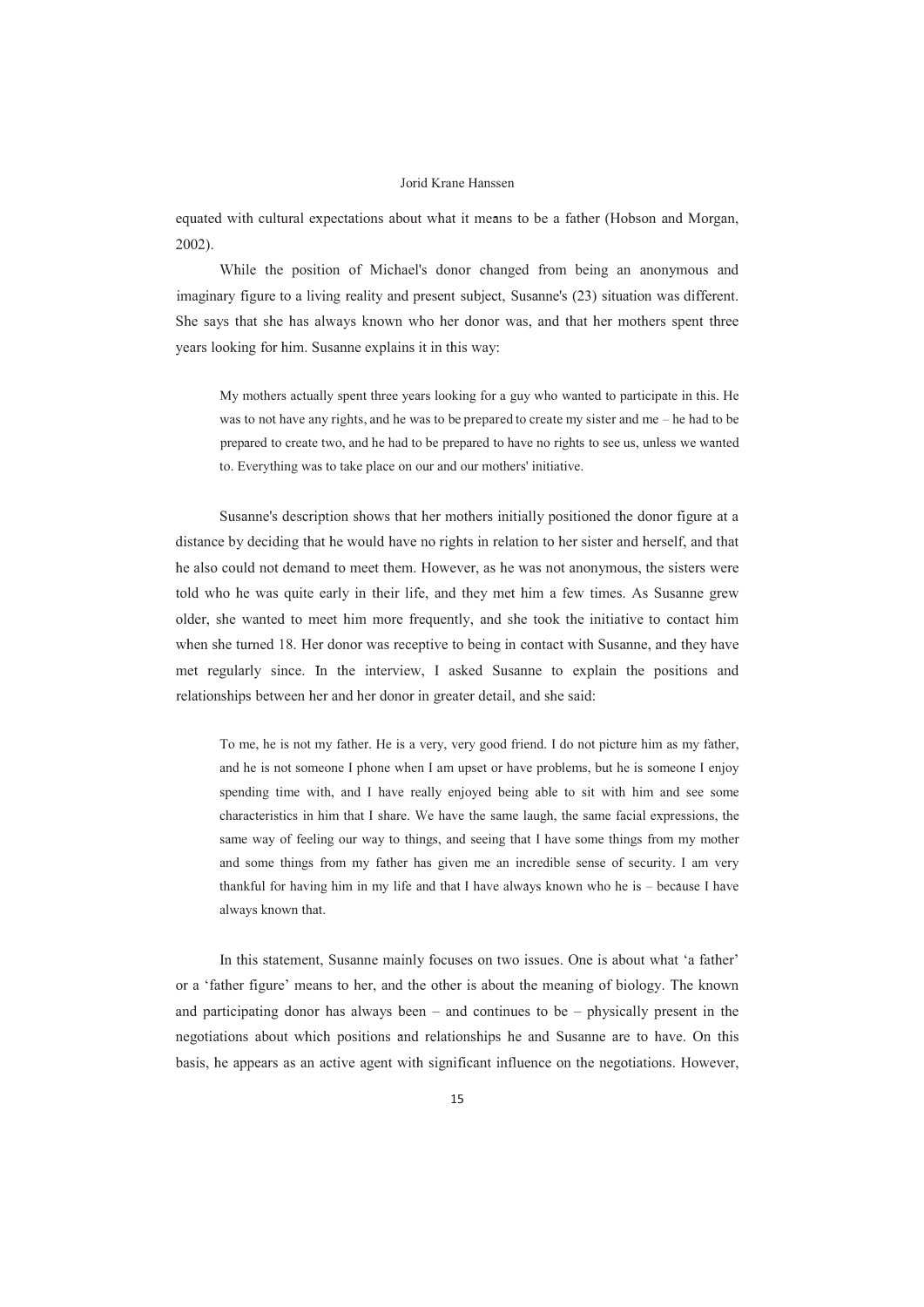Susanne says that he does not embody the position of 'father' and that she does not picture him as her father, despite calling him 'father' throughout the interview. To her, he is 'a very, very good friend'. In this statement, she reconfigures dominant perceptions about what it means to be a 'father', and draws a picture of their positions that is similar to what Sullivan (2004) calls 'flexible relationships'. This means that the child has a relationship with the donor, but that the donor is not required or expected to inhabit a position as a parent.

For Susanne, this is also related to the significance of connecting her own bodily presentation to her biological parents, and to see herself in light of the biological similarities – or dissimilarities – between herself and her parents. The importance of biology Susanne refers to here, is about resemblance and the outward, bodily expression of biological relationships (Becker et al., 2005). The biological similarities 'place' her in a special position both in relation to her biological parents and to other kinships, and situate her not only socially, but also historically and biologically. According to Schneider (1968), in our western world, kinship is about the significance of blood ties. This means that kinship can be linearly traced backwards in time, and will continue through the children and thus enable a possible future for the line of descent. This is due to Nelkin's  $(2006)$  ideas about physical resemblance indicating a biological connection that represents duration and predictability.

Based on the above, Susanne positions the donor on the one hand as 'a friend' and thus negotiates new representations of the 'father' concept. On the other hand, he has a significant position in her life by being her biological progenitor who she compares herself to physically. Susanne is the participant in this study who places the greatest emphasis on children knowing who their donor is, and she explains why in the following excerpt:

If friends came to me and said they wanted to have a child with an unknown donor. I would advise against it. Perhaps to them the most important thing is to bring a child into the world – because that is what they want to do – to love the child and give the child security and stability and all of that. But I would prefer for the child to have the opportunity to know their father, because that has meant a lot to me.

Susanne justifies her argument based on her own experience. To her, knowing her donor has been important, and therefore she wants other children to have the opportunity to experience the same thing, even if the donor does not have an active position as a parent or a father. In this way Susanne suggests that biology and blood ties are not unimportant to children conceived by donor insemination, however, just like Mette she is clear that the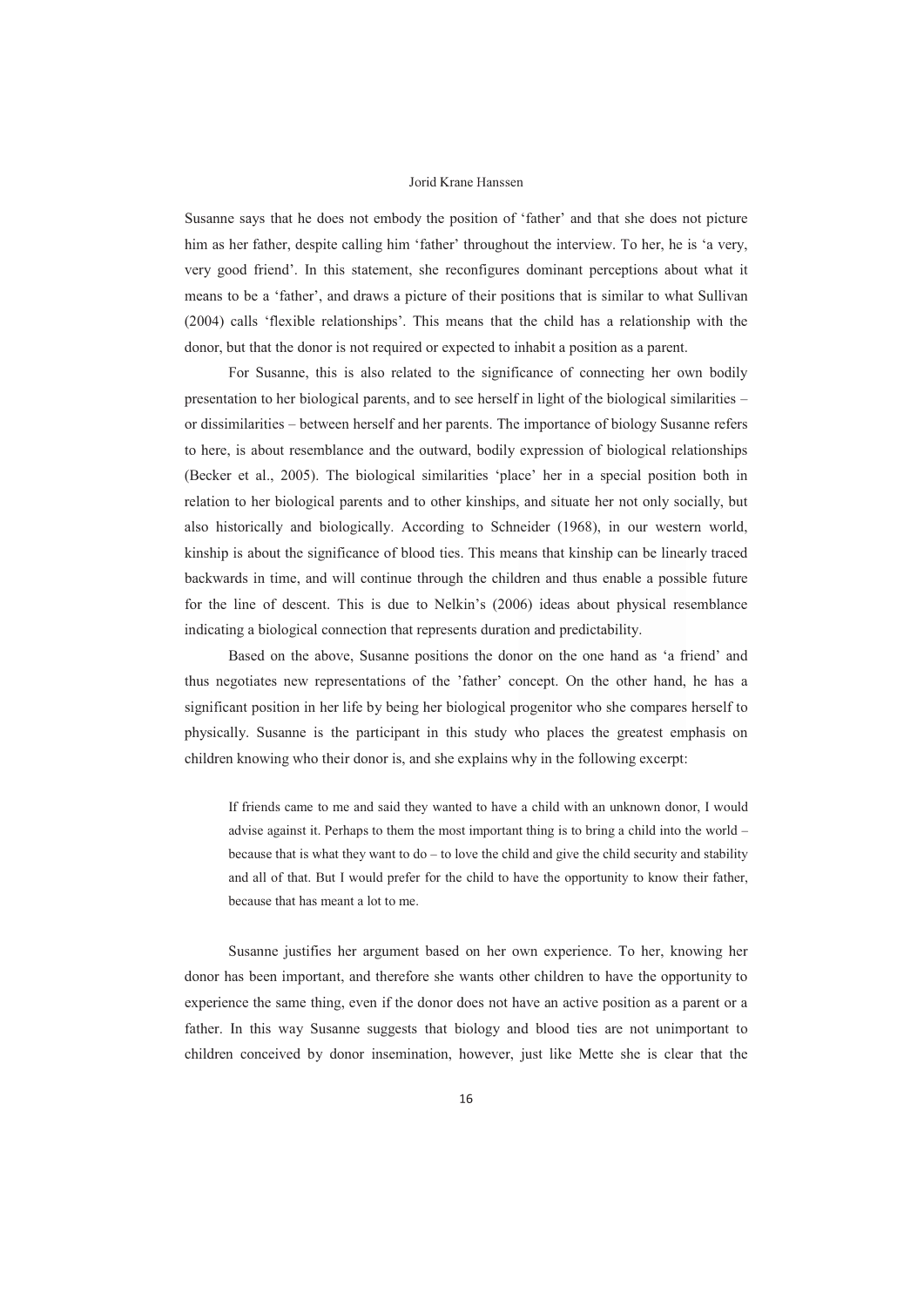parents who want to have a child by donor insemination will be good caregivers, precisely because their child will be so highly wanted.

#### **Conclusion**

To be conceived by the use of an anonymous or known donor, born to a lesbian mother and growing up with parents who are both women, is in part about handling dilemmas related to cultural and heteronormative discourses about reproduction and sexuality, as well as gendered assumptions about parenting. In a society that continues to see heterosexuality and heterosexual family organization as the rule, this means that these young people constantly have to clarify and explain their family situation (Hanssen, 2012). Haimes and Weiner (2000) claims that the 'absence of a father' is not a fixed characteristic of lesbian families, but that family members discuss, redefine and negotiate what should apply to their family. In this study the negotiations between the donor, his offspring and the lesbian mothers destabilize heteronormative assumptions about parenthood and fatherhood. The negotiations between them move and give different meanings seemingly depending on whether the donor is an anonymous or known figuration.

When it comes to anonymity, however, this is not necessarily a fixed position. This analysis shows that despite the fact that the donor is an anonymous figure for some of the participants, anonymity can be negotiated and moved. In Jack's story his mother said she could try to find the anonymous donor, and in Michael's story, the anonymous donor searched for and found his son. This indicates that the anonymous/known dichotomy is not a stable one; consequently we may question how useful it is for explaining the different ways in which donors are configured in planned lesbian families, as well as the variety of positions and relations that are negotiated between the donor and his offspring.

However, for the three young people who were conceived by anonymous donor insemination, the donor has always been anonymous and an imaginary figure who has only contributed to their conception, and this is the position they want to keep him in. They appear to have no interest in inheritance and filling genetic gaps (Fiell, 2003). The negotiations with the donor figure do not appear to be prominent or central in their everyday lives. To them he is a shadow figure negotiated as an 'absent presence' (Donovan, 2006); a figuration they occasionally negotiate with. They see themselves as participants in families in which two mothers are their parents, and the donor is seen as irrelevant as a parent or father. Spilker (2007) claims that in heteronormative cultural directives, families that consist of two mothers - or what she refers to as 'a dual monogamy' - cannot be combined with the norm that a child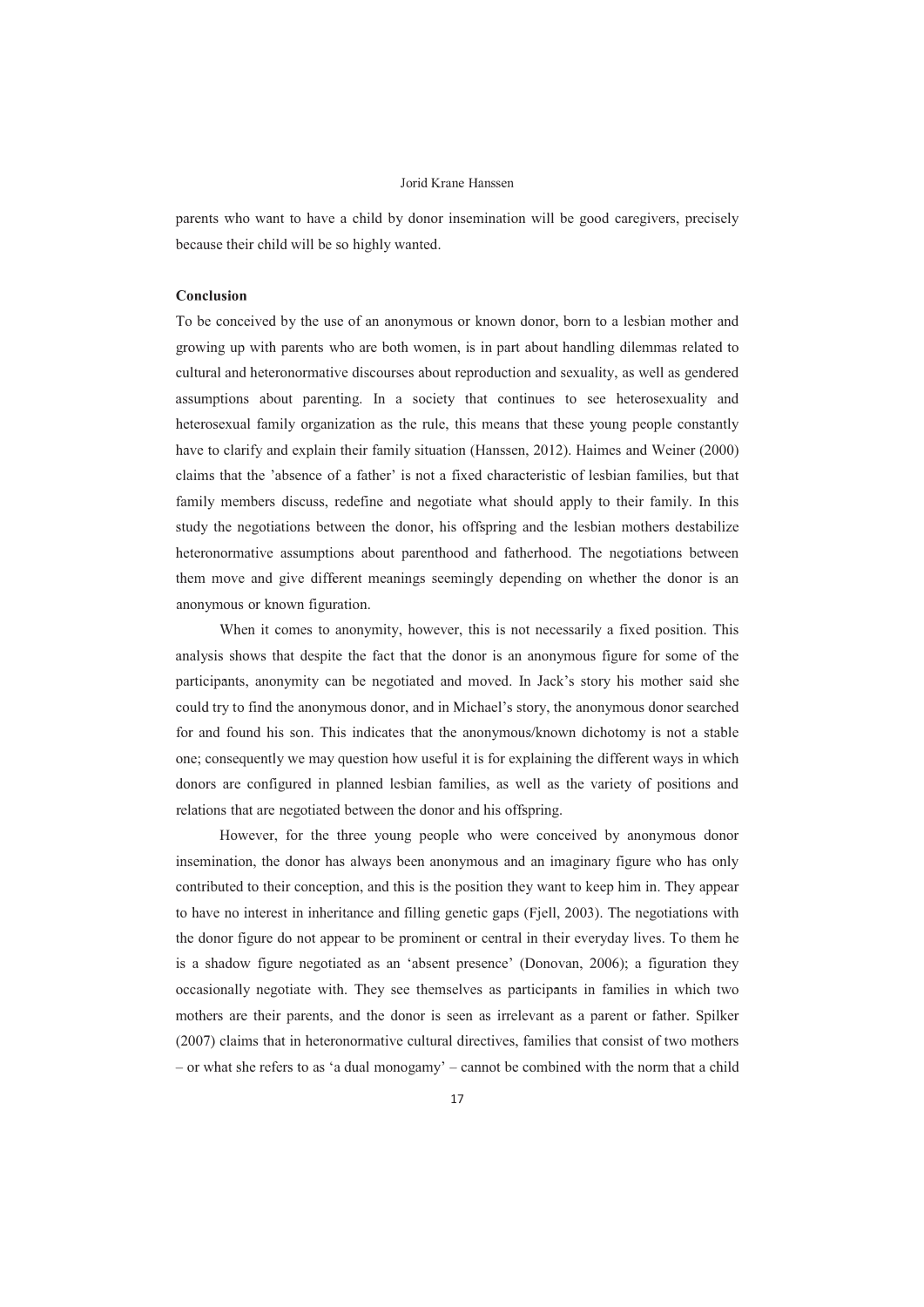must know their genetic heritage. Donovan (2000) also claims that for many lesbians, parenting does not necessarily require biological fathers. The resistance to the idea of bringing a donor closer to the family can indicate a sense that this may be disruptive and destabilize the family's established order and stability (Vanfraussen et al., 2003).

The stories of the four who know their donor, show how the two-parent family is challenged in that the donor becomes a third 'parental actor' with whom the mothers and young people must actively negotiate. Their stories present a multitude of negotiated positions, which indicates that in planned lesbian families with known donors there is an opportunity to negotiate positions and relations without these necessarily adhering to normative cultural directives. In other words, the negotiations between the young people, their mothers and the donors contribute to shifting dominant perceptions about fathering and parenting. In turn, this shift challenges established perceptions about what a father is and how he can or should be. He can be a known figuration positioned at distance, a close father figure given a 'fathering' position or he can occupy a position as a 'very, very good friend'. These four participants appear to be happy to know their donor, which indicates that knowing him matters in a positive way.

When analyzing the donor as a figuration and a nomadic, living subject always in motion, a range of negotiations, positions and relationships will emerge, regardless of whether the donor is anonymous or known. This is suggestive of a fruitful approach to understanding the proximity or remoteness in positions and relations between the donor, his offspring and the lesbian mothers.

#### *-*

- 1. There are some studies in which the young people themselves have a voice, including Tasker and Golombok's longitudinal study from approximately 1975-1995 (Tasker and Golombok, 1997), a Swedish White Paper from 2001 (SOU 2001:10) authored by Zetterquist Nelson and others, a longitudinal ongoing study by Gartrell and Bos (Gartrell and Bos 2010; Bos and Gartrell, 2010). studies by Vanfraussen et al. from 2002 and 2003 in which children born in lesbian families with anonymous and known donors are the informants, and a study by Scheib et al.  $(2004)$  that discusses what young people conceived by DI named their donor.
- 2. In 1997, Denmark adopted a law on assisted reproduction that did not permit lesbians and single women to receive assisted reproduction within the public health system. The 1997 Act was amended on  $1$ January 2007, and the amendment included a provision that all donations (sperm and eggs) had to be anonymous. The 2007 Act also includes stipulations about the suitability of parents, which means that doctors, in collaboration with other experts, must determine whether lesbian couples and single women may be considered suitable parents. However, prior to the 1997 Act, the Danish practice with regard to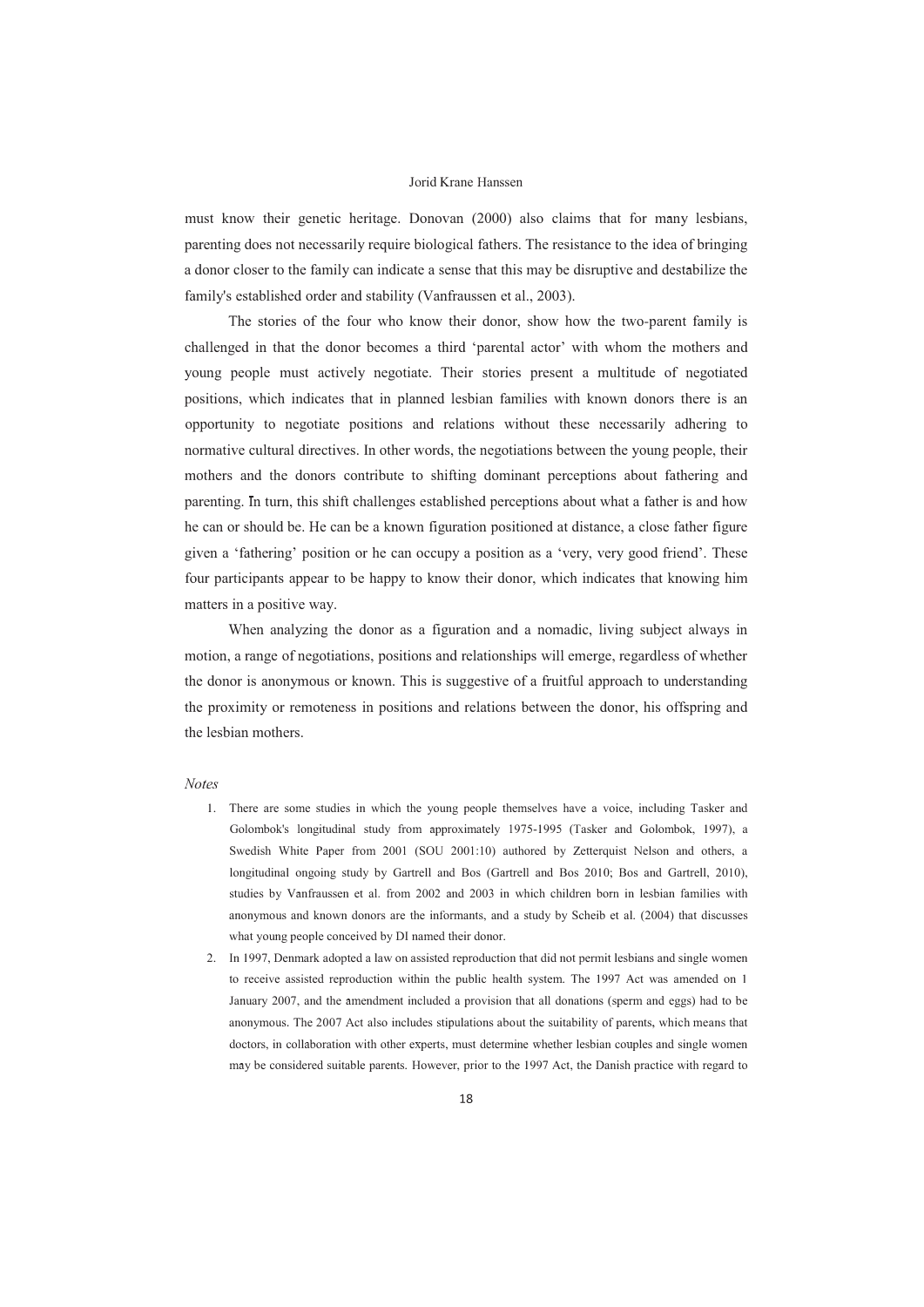assisted reproduction has been described as very liberal, and both surrogacy and donor inseminations were performed in private clinics (Burell, 2005). As of 1 October 2012, Denmark permits couples to choose whether to use an anonymous or known donor.

In Norway, the gender-neutral Marriage Act (Ot.prp. no.33, 2007-2008, which came into force on 1 January 2009) allows lesbian couples to receive donor inseminations in the public health system on the same terms as heterosexual couples. This Act also allows gay and lesbian couples to be considered for adoption on the same terms as heterosexual couples. Norway requires the donor to be known.

- 3. The concept 'rainbow family' is defined in the report 'Regnbågsfamiliers ställning i Norden. Politik, rättigheter och vilkor' (Rainbow Families in the Nordic Countries, Politics, rights and conditions) (NIKK-publication 2009) as: 'family forms in a broad sense, and is used to denote the family types that do not fit into the traditional nuclear family, provided that one or more persons in the family identify as homosexual, bisexual or transsexual' (Barr 2009:22).
- The 25 participants were aged between fifteen and forty-five (most of them between twenty-one and twenty-six). Thirteen of them are girls/women, while the rest are boys/men. Results from this study are discussed in two articles: Hanssen, Jorid Krane (2007) 'Homoseksuelle foreldre - (U)vanlige Familier? Ungdom, unge og voksnes oppveksterfaringer fra familier med homoseksuelle foreldre' (Homosexual Parents - (Un)Common Families? Youth, Young Persons and Grown-Ups' Experiences from having Homosexual Parents), Dansk Sociologi (3):  $9 - 24$  and Hanssen, Jorid Krane (2012) 'My Rainbow Family – Discomfort and the Heteronormative Logics'. *YOUNG* 20(3): 237-256.

Nine participants have during their childhood and adolescence grown up with their biological mothers and fathers. Later their parents divorced and their mothers came out as lesbians. Their mothers later established lesbian relationships.

Seven have grown up with their lesbian mothers or in lesbian relationships where the mothers have chosen assisted reproduction. Some of them know their biological father, while others do not.

Three have grown up with gay fathers and their partners.

Three have grown up with single mothers and partly in lesbian families, but do not know their biological father (not assisted reproduction).

Two have grown up with their biological mother and father. Their parents divorced, but they have not lived together with their mothers in rainbow families after the divorce.

One has grown up living half the time with the mother and her lesbian partner, and half the time with the gay father and his partner (one week in each family).

5. Here one may ask what the theme 'stigmatization/problems' could lead to in terms of the tenor of the responses. In my analysis I found that the participants answered my question about stigmatization mainly in two ways. The first was to tell it could be possible that they had been bullied or stigmatized for other reasons than for living in rainbow families. The second was with a direct 'no', and quickly turning to talking about the positive aspects of growing up in rainbow families. In other words; although my question could have been leading the participants to focus on the negative aspects of growing up in rainbow families, this was not necessarily the case.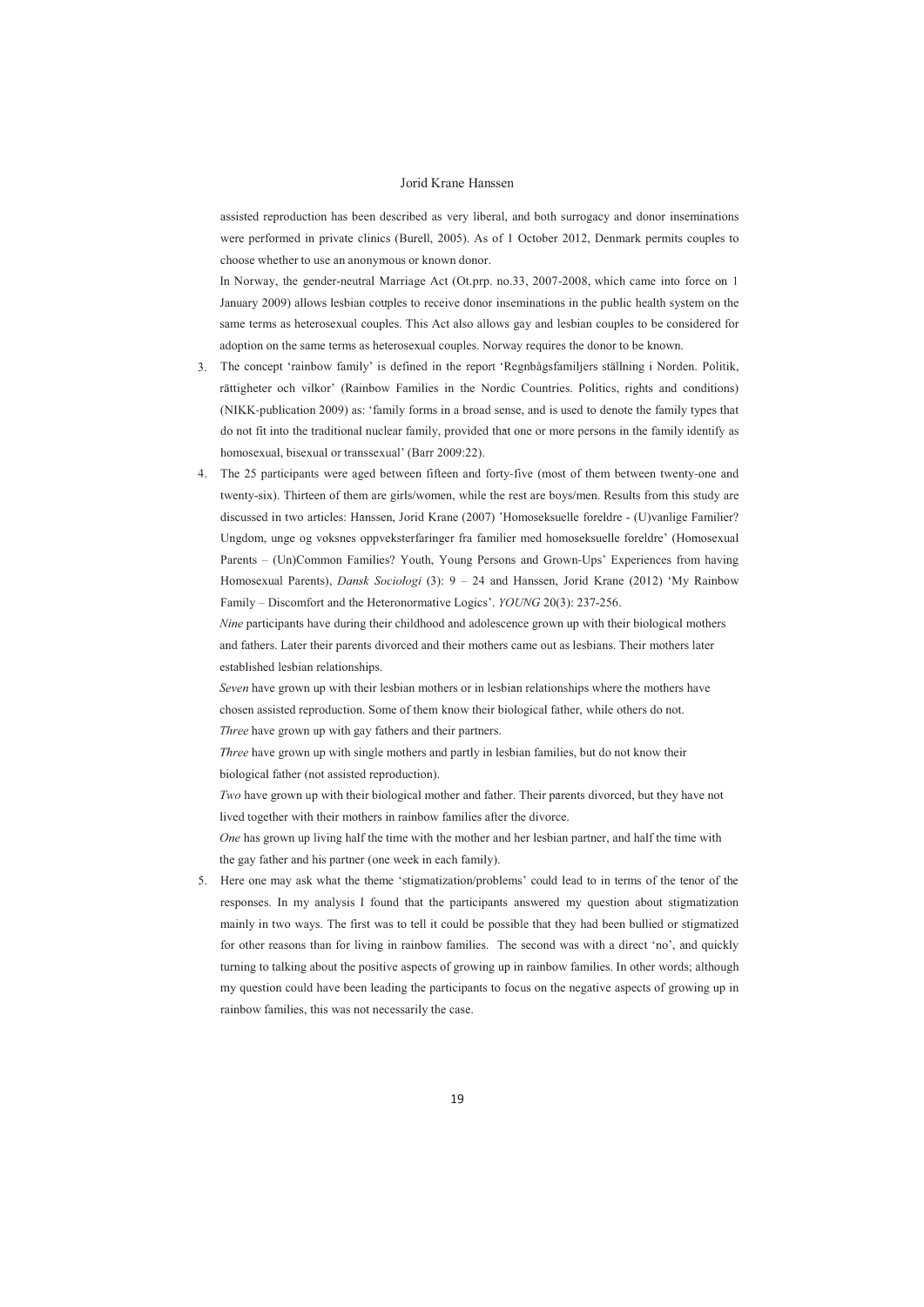6. Early in the interview Jack used the concept 'father' when he spoke about the father role. He told he had never had or missed a father. Therefore, I found it appropriate to use the term 'father' when we started talking about his donor.

## **References**

- Barr, B (2009) Regnbuefamilier i Danmark, Sverige og Norge. In: Regnbågsfamiljers ställning i Norden. Politik, rättigheter och vilkor. Oslo: NIKK Publikationer,17-174
- Becker G, Butler A, Nachtigall RD (2005) Resemblance talk: A challenge for parents whose children were conceived with donor gametes in the US. Social Science & Medicine 61(6):1300-1309
- Bos HMW and Hakvoort EM (2007) Child adjustment and parenting in planned lesbian families with known and as-yet unknown donors. Journal of Psychosomatic Obstetrics & Gynecology 28 (2):121-129.
- Bos HMW and Gartrell NK (2010) Adolescents of the US National Longitudinal Lesbian Family Study: the impact of having a known or an unknown donor on the stability of psychological adjustment. http://www.nllfs.org/images/uploads/pdf/NLLFS-adolescents-donor-2010.pdf
- Braidotti R (1994) Nomadic Subiects. Embodiment and Sexual Difference in Contemporary Feminist Theory. New York: Columbia University Press
- Braidotti R (2002) Metamorphoses. Towards a Materialist Theory of Becoming. Cambridge: **Polity Press**
- Braidotti R (2006) Transpositions. On Nomadic Ethics. Cambridge: Polity Press
- Brewaeys A, Ponjaert I, van Hall EV & Golombok S (1997) Donor insemination: Child development and family functioning in lesbian mother families. Human Reproduction 12 (6): 1349-1359.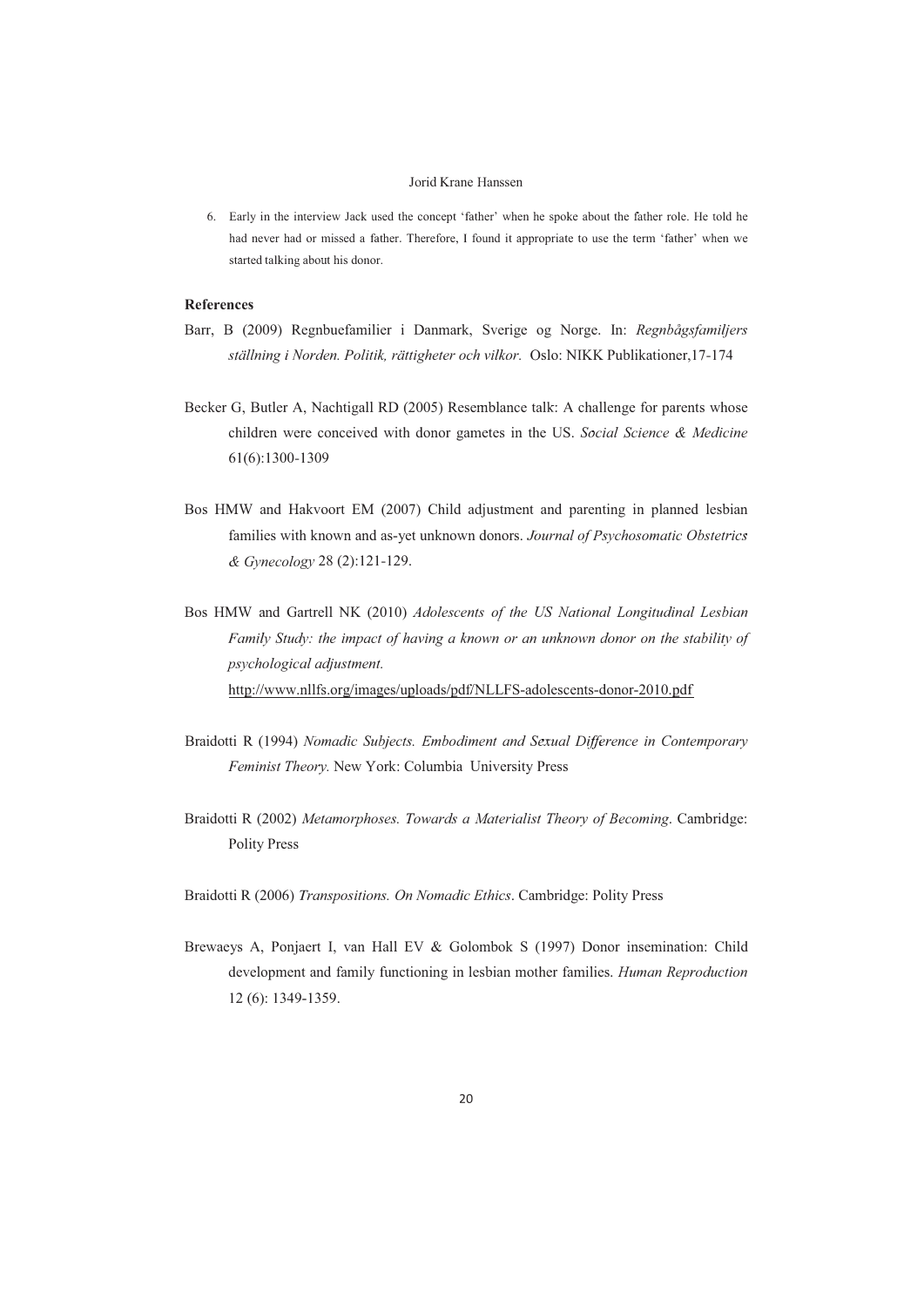- Burell R (2005) *Assisted Reproduction in the Nordic Countries*. København: Nordic Committee on Bioethics: Nordic Council of Ministers.
- Carsten J (2004) After Kinship. Cambridge: Cambridge University Press
- Chan RW, Raboy B & Patterson CJ (1998) Psychological adjustment among children conceived via donor insemination by lesbian and heterosexual mother. Child *Development* 69 (2): 443-457.
- Chabot JM and Ames, BD (2004) "It wasn't 'let's get pregnant and do it':" Decision making in Lesbian Couples Planning Motherhood via Donor Insemination. Family Relations 53(4):348-356
- Clarke V and Kitzinger C (2005) 'We're not Living on Planet Lesbian': Constructions of Male Role Models in Debates about Lesbian Families. Sexualities 8(2):137-152.
- Dempsey D (2012) More like a donor or more like a father? Gay men's concepts of relatedness to children. Sexualities 15(2): 156-174
- Donovan C (2000) Who Needs a Father? Negotiating Biological Fatherhood in British Lesbian Families Using Self-Insemination. Sexualities 3(2):148-164
- Donovan C (2006) Genetics, Fathers and Families: Exploring the Implications of Changing the Law in Favour of Identifying Sperm Donors. Social and Legal Studies 15 (4):494-510
- Donovan C and Wilson AR (2008) Imagination and integrity: decision-making among lesbian couples to use medically provided donor insemination. Culture, Health & Sexuality: *An International Journal for Research, Intervention and Care 10(7):649-665*
- Ehrensaft D (2008) Just Molly and Me, and Donor Makes Three: lesbian Motherhood in the Age of Assisted Reproductive Technology. Journal of Lesbian Studies 12(2-3):161-178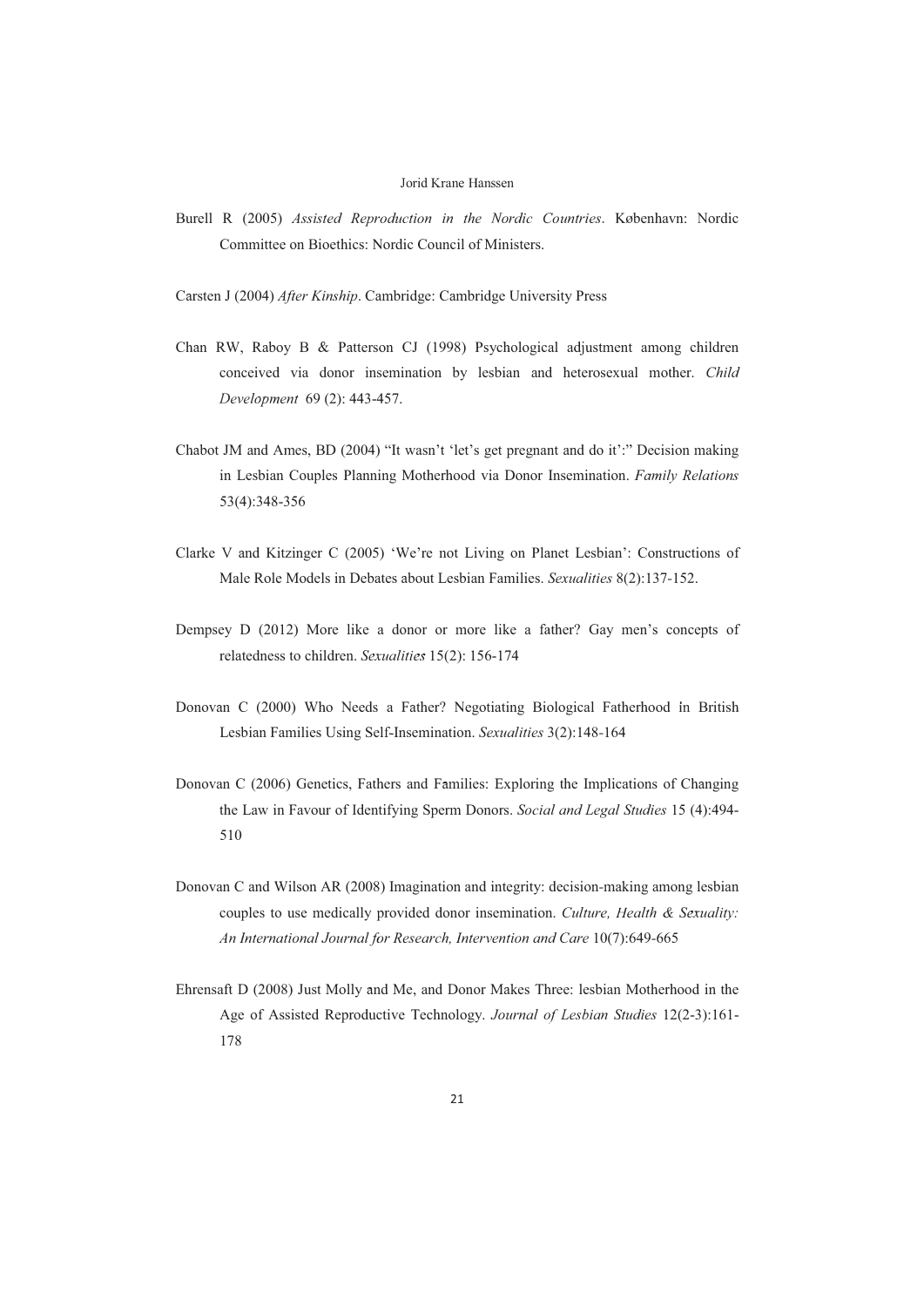- Fjell TI (2003) På arvens fang, i den ubrutte linjens favntak? Om donorfamilier og adoptivfamilier og tetting av genetiske og biografiske hull. Tidsskrift for kulturforskning 2(2):47-64
- Flaks D, Fischer I, Masterpasqua F & Joseph G (1995): Lesbians Choosing Motherhood: A Comparative Study of Lesbian and Heterosexual Parents and Their Children. Developmental Psychology 31(1):105-14.
- Folgerø T (2008) Queer Nuclear Families? Reproducing and Transgressing Heteronormativity. Journal of Homosexuality 54 (1): 124-149.
- Franklin S et al. (2000) Introduction. In: Franklin S, Lury C and Stacey J (eds.) Global Nature, Global Culture. London: Sage, 1-16
- Fulcher M, Sutfin EL and Patterson CJ (2008) Individual Differences in Gender Development: Associations with Parental Sexual Orientation, Attitudes, and Division of Labor. Sex Roles 58 (5-6): 330-341.
- Gabb J (2004) Querying the Incongruities within Research on Lesbian Parent Families. Sexualities 7(2):167-182
- Gartrell N and Bos HMW (2010) US National Longitudinal Lesbian Family Studies: Psychological Adjustment of 17-Year-Old Adolescents. Pediatrics 126 (1): 28-36.
- Golombok S, Perry B, Burston A, Murray C, Mooney-Somers J, Stevens M & Golding J (2003) Children with lesbian parents: A community study. Developmental Psychology 39 (1): 20-33
- Haimes E and Weiner K (2000) 'Everybody's got a dad...'. Issues for lesbian families in the management of donor insemination. Sociology of Health & Illness 22 (4):477-499
- Haraway D (1991) A Cyborg Manifesto: Science, Technology, and Socialist-Feminism in the Late Twentieth Century. In: Haraway D (ed.) Semians, Cyborgs and Women. The Reinvention of Nature. London: Free Association Books, 149-181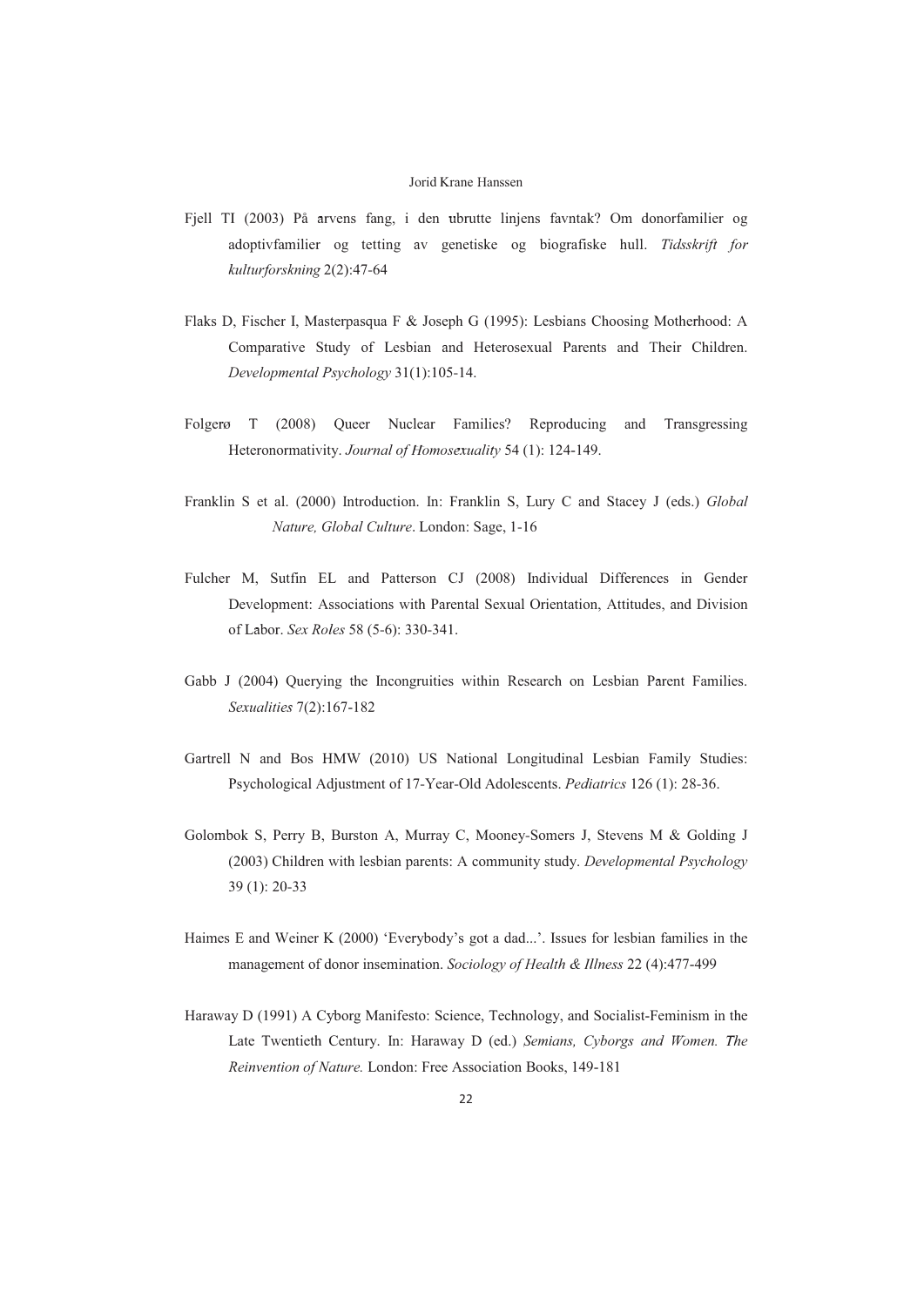- Hanssen JK (2007) Homoseksuelle foreldre (U)vanlige familier? Ungdom, unge og voksnes oppveksterfaringer fra familier med homoseksuelle foreldre. Dansk Sociologi 18(3): 9  $-24.$
- Hanssen JK (2012) 'My Rainbow Family' Discomfort and the Heteronormative Logics. Young 20(3): 237 - 256
- Hewitt G (2002) Missing links: Identity issues of donor-conceived people. Journal of Fertility Counselling 9 (3): 14-20
- Hobson B and Morgan D (2002) Introduction. In: Hobson B (ed) Making Men into Fathers: Men, Masculinities and the Social Politics of Fatherhood. West Nyack, New York: Cambridge University Press, 1-24
- Holstein JA and Gubrium JF (2004) 'The active interview'. In: Silverman D (ed.) Qualitative Research. Theory, Method and Practice. Second edition. London/Thousand Oaks/New Delhi: SAGE Publications, 140-161.
- Jones C (2005) Looking Like a Family: Negotiating Bio-Genetic Continuity in British Lesbian Families Using Licensed Donor Insemination. Sexualities 8(2):221-237
- Lie M (2002) Science as Father?: Sex and Gender in the Age of Reproductive Technologies. European Journal of Women's Studies 9 (4):381-399
- MacCallum F and Golombok S (2004) Children raised in fatherless families from infancy: A follow-up of children of lesbian and single heterosexual mothers at early adolescence. Journal of Child Psychology and Psychiatry 45 (8): 1407-1419
- Nelkin D (2006) Gene as a Cultural Icon. In: Clarke A and Ticehurst F (eds.), Living with the Genome. Houndmills: Palgrave Macmillan, 171-176
- Nordquist, P (2010) Out of Sight, Out of Mind: Family Resemblances in Lesbian Donor Conception. Sociology 44(6):1128-1144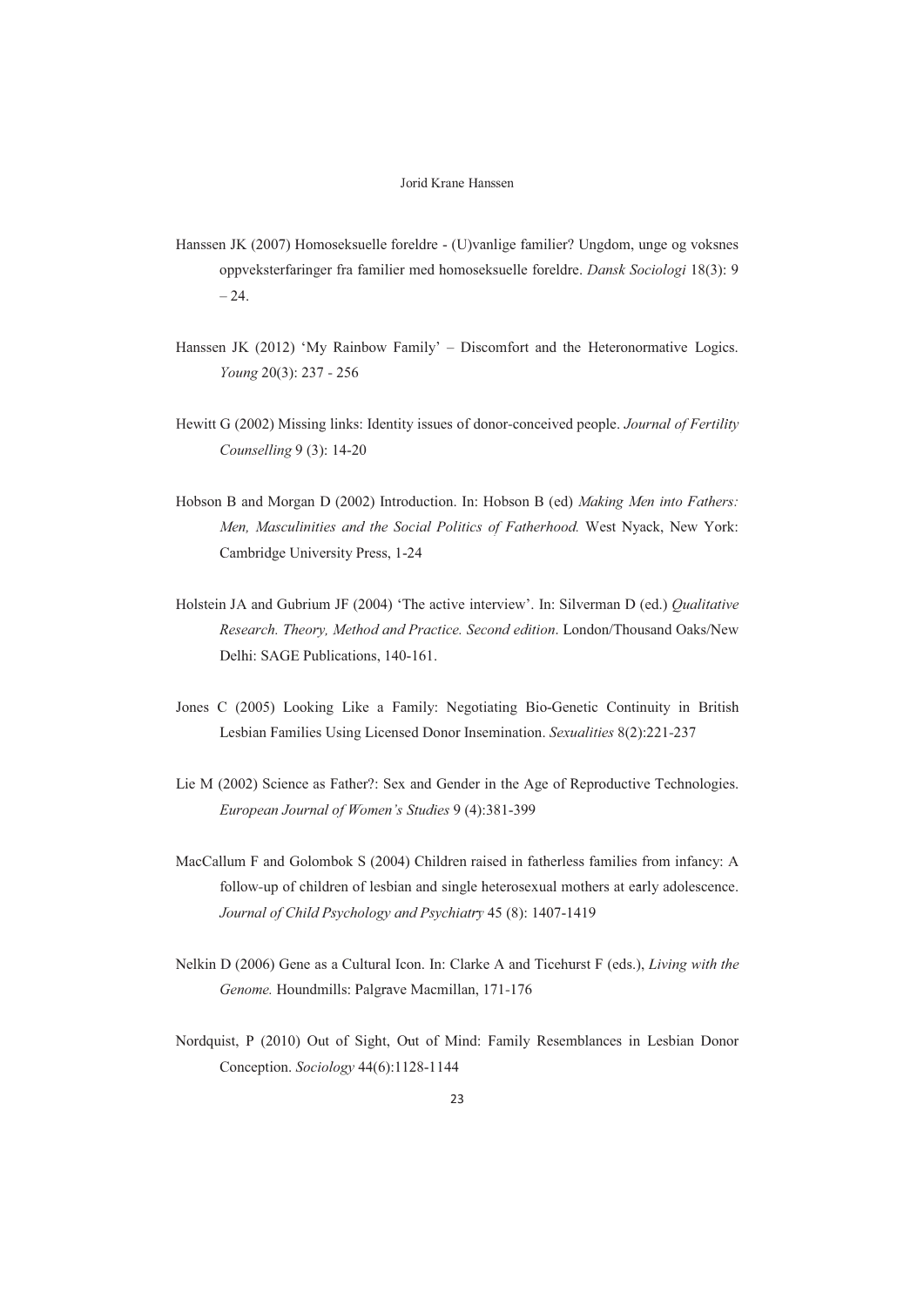- Ot.prp. nr. 33 (2007-2008): *Om lov om endringer i ekteskapsloven, barnelova*, adopsionsloven, bioteknologiloven mv. (felles ekteskapslov for heterofile og homofile  $par)$
- Patterson CJ (1992) Children of lesbian and gay parents. *Child Development*, 63 (5): 1025-1042
- Patterson CJ (2005) Lesbian and gay parents and their children: Summary of research findings. In: Lesbian and gay parenting: A resource for psychologists  $(2^{nd}$  ed.)  $\overline{\phantom{a}}$ Washington, DC: American Psychological Association

Plummer K (2005) *Documents of Life 2*. London: SAGE Publications

- Ryan-Flood R (2005) Contested Heteronormativities: Discourses of Fatherhood among Lesbian Parents in Sweden and Ireland. Sexualities 8(2):189-204
- Scheib JE, Riordan M and Rubin S  $(2005)$  Adolescents with open-identity sperm donors: reports from 12-17 year olds. *Human Reproduction* 20 (1): 239-252
- Schneider D (1968) American Kinship. A Cultural Account. Englewood Cliffs, N.J.: Prentice-Hall
- Shanner L, Harris R and Blyth E (2002) Building Families through Donor Conception: An International Forum on the Personal, Professional and Public Policy Issues: 22-23 June 2002. Journal of Infertility Counselling 9 (2): 18-21
- SOU (2001:10) *Barn i homosexuella familjer*. Stockholm: Statens Offentliga Utredringar(10).
- Spilker K (2007) Teknologiske trekanter? Om assistert reproduksjon i et komplisert normativt landskap. In: Andersen B, Annfelt T og Bolsø A (eds.): Når heteroseksualiteten må *forklare seg.* Trondheim: Tapir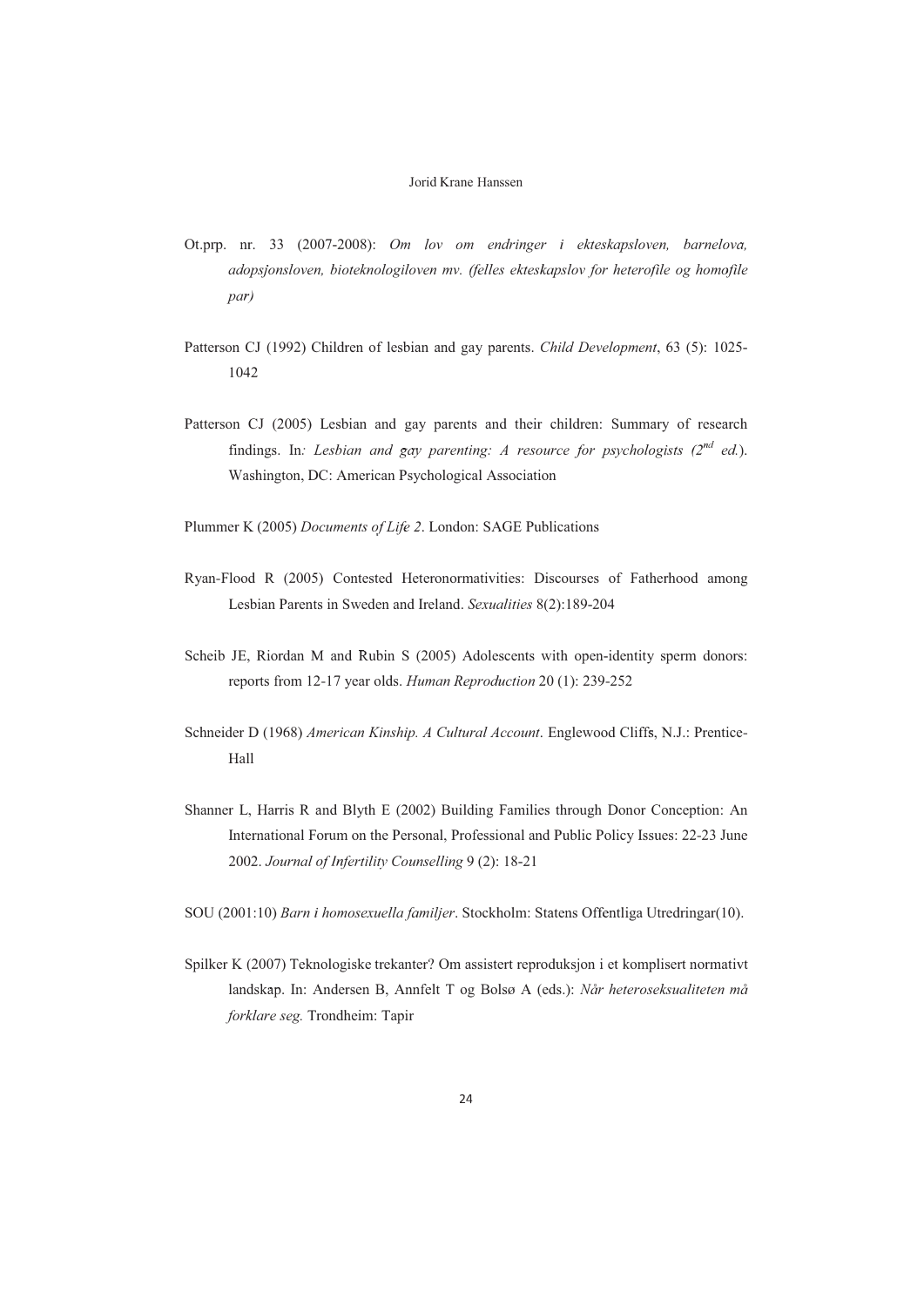- Stacey J & Biblarz TJ (2001): (How) does the sexual orientation of parents matter? American Sociological Review 66 (2):159-183.
- Strathern M (1992) After Nature. English Kinship in the Late Twentieth Century. Cambridge: Cambridge University Press
- Strathern M (1995) Displacing Knowledge: Technology and the Consequences for Kinship. In: Ginsburg FD and Rapp R (eds.) Conceiving the New World Order. The Politics of Reproduction. Berkeley, Los Angeles, London: University of California Press, 346-363
- Sullivan M (2004) Family of Woman: Lesbian Mothers, Their Children, and the Undoing of Gender. Ewing, NJ: University of California Press
- Tasker F (2005) Lesbian mothers, gay fathers, and their children: A review. *Developmental* Behavioral Pediatrics 26 (3): 224-240
- Tasker F and Golombok S (1995) Adults raised as children in lesbian families. American Journal of Orthopsychiatry, 65 (2): 203-215
- Tasker F and Golombok S (1997) Growing up in a lesbian family. New York: Guilford Press
- Tasker F and Patterson CJ (2007) Gay and Lesbian Parenting in Context. Research on Gay and Lesbian Parenting: Retrospect and Prospect. Journal of GLBT Family Studies 3  $(2/3): 9-34$
- Vanfraussen K, Ponjaert-Kristoffersen I and Brewaeys A (2002) What does it mean for youngsters to grow up in a lesbian family created by means of donor insemination? Journal of Reproduction and Infant Psychology 20 (4): 237-252
- Vanfraussen K, Ponjaert-Kristoffersen I and Brewaeys A (2003) Why do children want to know more about the donor? The experiences of youngsters raised in lesbian families. Journal of Psychosomatic Obstetrics & Gynecology 24 (1): 31-38